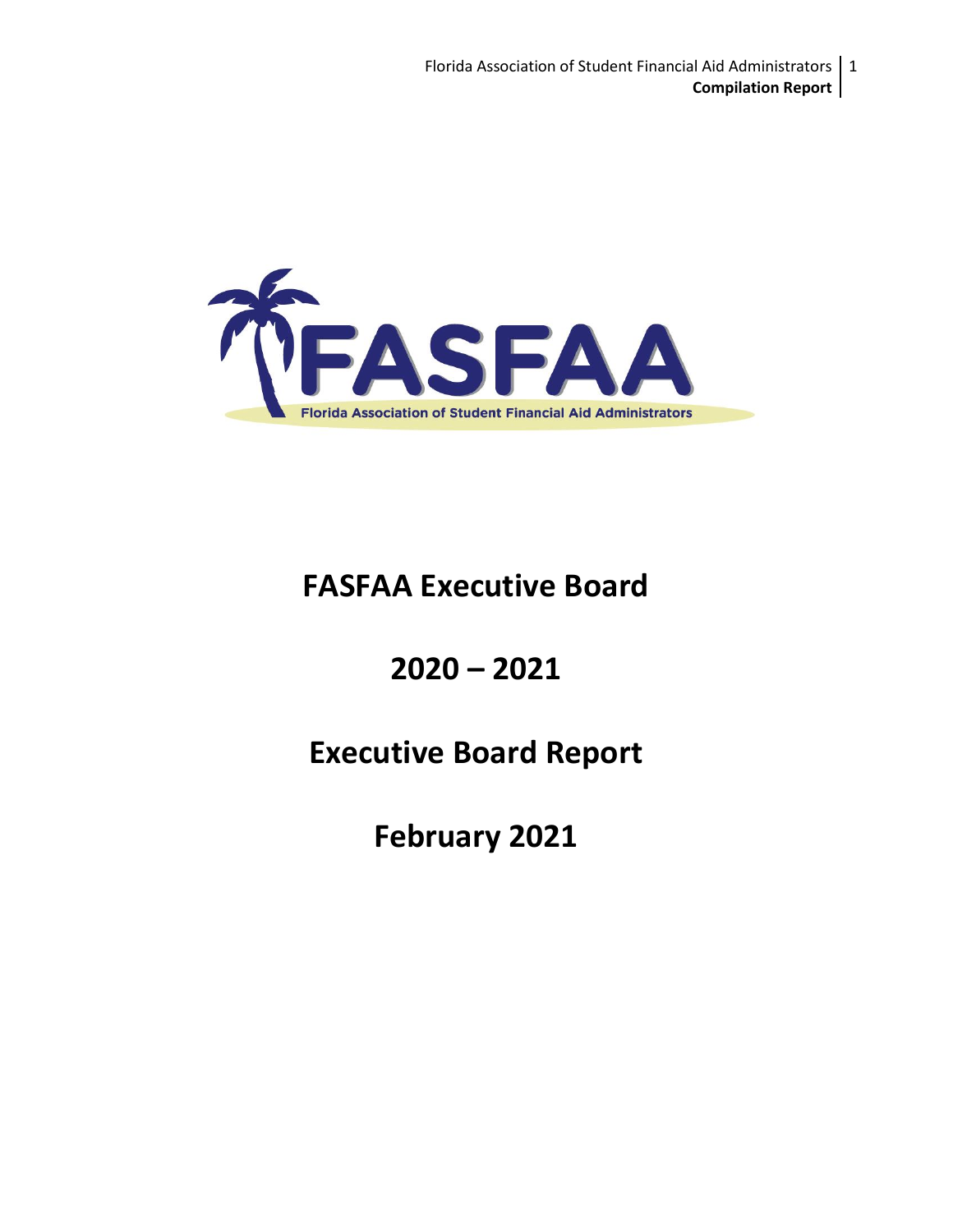| <b>Table of Contents</b> |  |
|--------------------------|--|
|                          |  |
|                          |  |
|                          |  |
|                          |  |
|                          |  |
|                          |  |
|                          |  |
|                          |  |
|                          |  |
|                          |  |
|                          |  |
|                          |  |
|                          |  |
|                          |  |
|                          |  |
|                          |  |
|                          |  |
|                          |  |
|                          |  |
|                          |  |
|                          |  |
|                          |  |
|                          |  |
|                          |  |
|                          |  |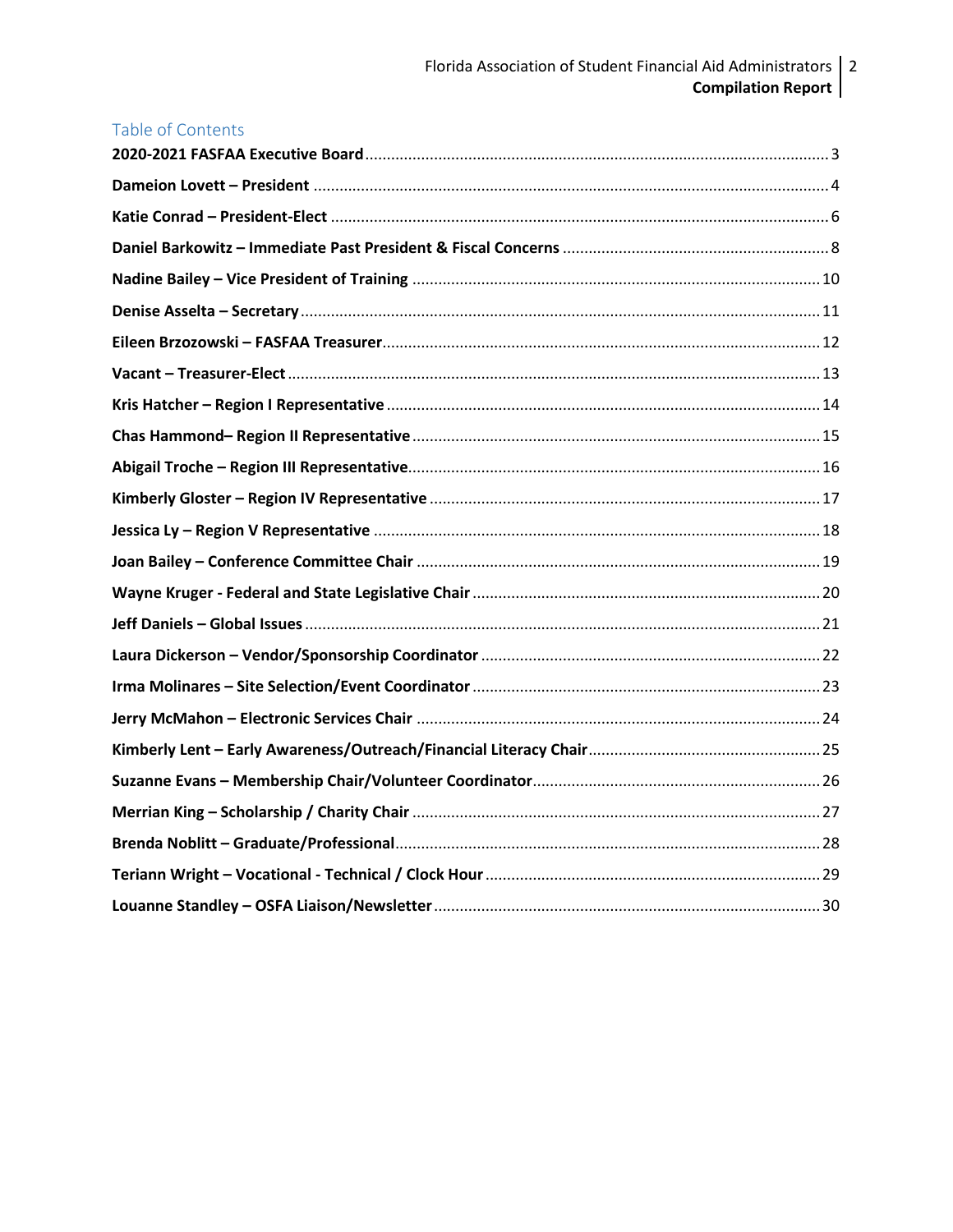# 2020-2021 FASFAA Executive Board

<span id="page-2-0"></span>

| <b>Elected Officers</b>                           |                       |  |
|---------------------------------------------------|-----------------------|--|
| President                                         | <b>Dameion Lovett</b> |  |
| <b>President-Elect &amp; Nominations</b>          | <b>Katie Conrad</b>   |  |
| Immediate Past President & Fiscal Concerns        | Daniel Barkowitz      |  |
| Vice President of Training                        | Nadine Bailey         |  |
| Secretary                                         | Denise Asselta        |  |
| Treasurer                                         | Eileen Brzozowski     |  |
| <b>Treasurer-Elect</b>                            | Vacant                |  |
| <b>Elected Region Representatives</b>             |                       |  |
| Region I                                          | <b>Kris Hatcher</b>   |  |
| <b>Region II</b>                                  | <b>Chas Hammond</b>   |  |
| <b>Region III</b>                                 | Abigail Troche        |  |
| <b>Region IV</b>                                  | Kimberly Gloster      |  |
| <b>Region V</b>                                   | Jessica Ly            |  |
| <b>Members At Large Appointments</b>              |                       |  |
| Conference Chair                                  | Joan Bailey           |  |
| Federal and State Legislative Chair               | Wayne Kruger          |  |
| <b>Global Issues Chair</b>                        | <b>Jeff Daniels</b>   |  |
| Vendor/Sponsorship Coordinator                    | Laura Dickerson       |  |
| Site Selection/Event Coordinator                  | Irma Molinares        |  |
| <b>Committee Chair Appointments</b>               |                       |  |
| <b>Electronic Services Chair</b>                  | Jeremiah McMahon      |  |
| Early Awareness/Outreach/Financial Literacy Chair | Kimberly Lent         |  |
| Membership Chair/Volunteer Coordinator            | <b>Suzanne Evans</b>  |  |
| Scholarship / Charity Chair                       | <b>Merrian King</b>   |  |
| Grad/Professional (Private/For Profit/Non-Profit) | <b>Brenda Noblitt</b> |  |
| Vocational-Technical/Clock Hour                   | <b>Teriann Wright</b> |  |
| <b>OSFA Liaison/Newsletter</b>                    | Louanne Standley      |  |
| <b>FASFAA Support</b>                             |                       |  |
| Bookkeeper                                        | <b>Gwyn Francis</b>   |  |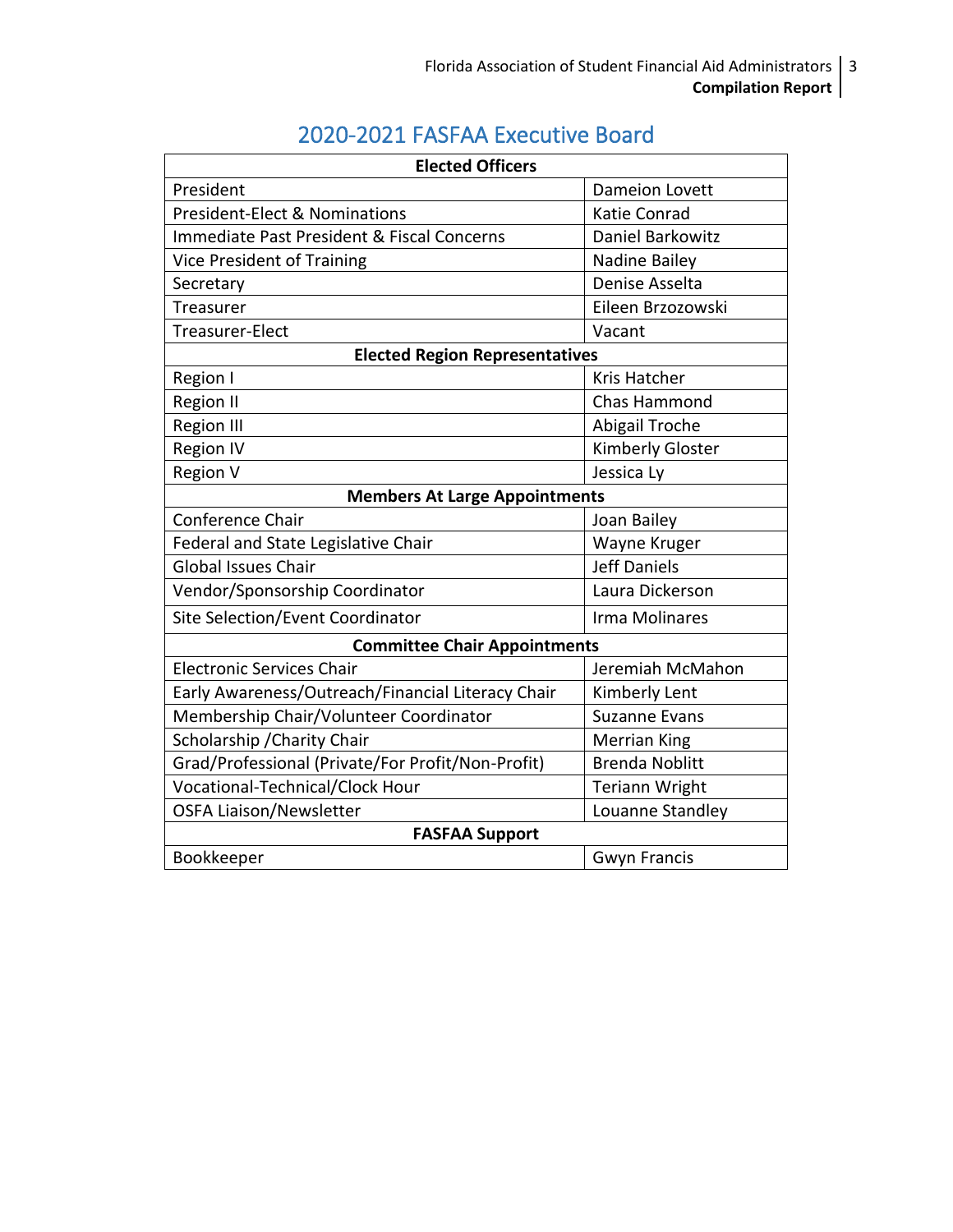### Dameion Lovett – President

Executive Board Report February 2021

#### <span id="page-3-0"></span>*Why am I here?*

FASFAA's working theme for this year is *See the Possibilities, Expand Your Horizons.* This year has turned out to be one of the most difficult in the association's history with the COVID-19 global pandemic. During these turbulent times, it takes dynamic leadership to ensure that the financial aid profession remains strong and its administrators are well informed. We must also be a source of mentorship to those just beginning their careers in the field in order to ensure there are competent professionals ready to assume leadership roles as others retire and leave the profession.

#### *Goals*

- Ensure the voice of FASFAA is heard within the financial aid community; to put stories, names and numbers forward to provide the full picture of the important issues concerning financial aid in higher education. Be a strong advocate to represent FASFAA in legislative matters at the state and national levels
- Increase FASFAA's participation in supporting the Florida College Access Network to help high school students successfully complete the FAFSA.
	- o Provide financial aid training for high school guidance counselors to assist in their preparation of college bound seniors in the financial aid process.
	- o Promote FAFSA awareness throughout the state by partnering with OSFA
	- o Partner with high school districts across the state to promote FAFSA completion
	- o Increase membership and facilitate the participation of members as volunteers.
- Create an open pipeline of members who can serve on committees to help further the completion of goals throughout the year.
- Provide additional training via executive board to members in order to help membership see the value of servant leadership; using this method to bring new and innovative individuals into the executive board.
- Continue to provide excellent webinar trainings to the membership

#### *Accomplishments*

• See below

#### *Recent Activities*

*Additional details to be addressed by individual board reports*

• FASFAA Annual Clock Hour Workshop held October 26-30, 2020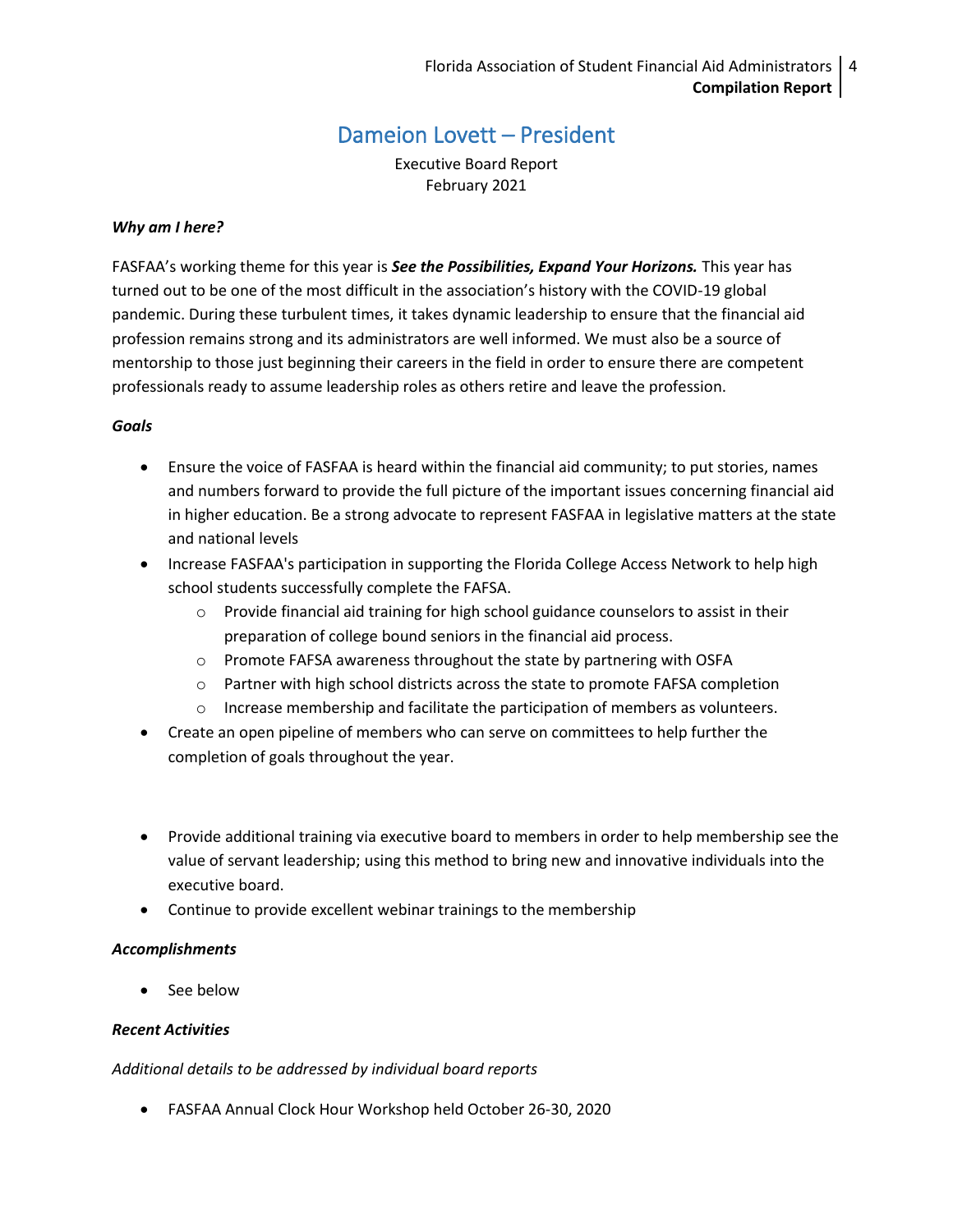- Financial Literacy for Graduate/Professional Schools held on November 2, 2020
- State of Florida Office of Student Financial Assistance Update webinar held on November 4, 2020
- FASFAA has held one NASFAA Credential Training Session on Professional Judgement on November 13, 2020
- $\bullet$  Held end of the year Winter Solstice Celebration on December 16<sup>th</sup> for 43 members.
- Leadership Education for Association Professionals (LEAP) Program meets monthly. Comprised of 9 mentors and mentees. Program is designed to equip new and aspiring financial aid administrators with the resources and tools to become better leaders in our profession and provide opportunities of professional networking and involvement with FASFAA.
- 2<sup>nd</sup> Annual Statewide Director's Meeting occurred on February 10, 2021
- Designated four task forces for the year
	- $\circ$  Virtual Annual Conference—task force is working with the conference committee now that the conference has been moved to a virtual format
	- o FASFAA P&P Appendix—work is in progress
	- $\circ$  Website Review/Improvement—task force will end its work on the website overhaul by the end of February 2021. Website updates being rolled out as they are completed
	- o Long Range Strategic Plan—task force comprised of president, immediate past president, treasurer, bookkeeper, select members and past presidents. LRSP will be presented to board for approval in May 2021.
- Serving as a panelist for LEAP program's leadership panel on February 15, 2021
- Currently working with State of Florida (OSFA), FCAN, & community organizations to launch FAFSA virtual sessions, virtual FAFSA help session office hours on March 22 & 29, 2021
- Reviewing platforms to determine the best option for the annual conference
- Preparing to seek nominations for the first Ollicia Anderson Award
- Preparing to seek nominations for remaining FASFAA Awards
- Agreed to serve on SASFAA's Diversity Leadership Program Committee
- <span id="page-4-0"></span>• Formalized Sponsorship Prospectus document for Business Partners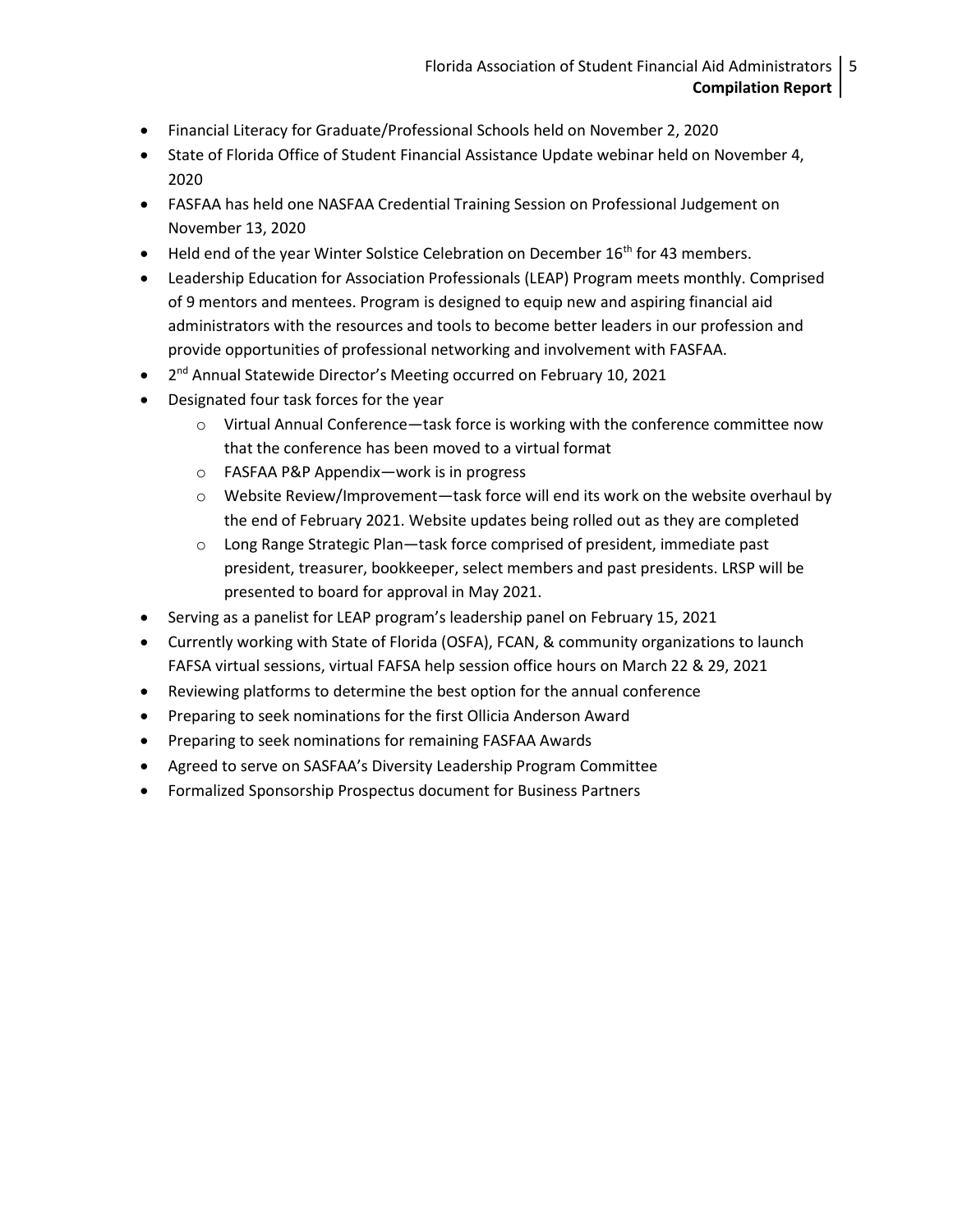### Katie Conrad – President-Elect

Executive Board Report February 2021

#### *Why am I here?*

• The President-Elect is responsible for Nominations and Elections for the 2020-2021 year, to support our FASFAA President in achieving his goals and vision, and for learning everything possible to prepare for my year as FASFAA President.

#### *Goals*

- Encourage volunteerism and involvement of our membership and to ensure we have a strong pool of volunteers to fill all Executive Board positions
- Present a dual slate for all open positions on the ballot.
- Work closely with President Lovett to fulfill all of his goals for the year
- Participate on committees and taskforces to prepare a smooth transition to 2021-2022
- Begin revisions of the President's Guide to be completed at the conclusion of 2022

#### *Accomplishments*

• Confirmed nominations for all elected positions for the 2021 election cycle. Positions include President-elect, Secretary, Treasurer-elect, Region Representatives 1, 3, 5.

- Solicited nominations for elected positions for the 2021 election cycle. Nominations will officially close on 2/28/21. Soon after the close of nominations, the nominations committee will meet to determine the final slate of candidates. The goal is to have a dual slate for each of the 6 open positions.
- Participated in the FASFAA State-wide Directors Meeting on February 10, 2021. Co-hosted the open forum session with Region 1 Representative, Kris Hatcher.
- The Strategic Planning Task Force has been meeting regularly with consultant Stephen Hundley to prepare a 5 year plan to present to the Board and membership later this year.
- Participating on the Training Committee to plan webinars for the year and the conference curriculum.
- Attended two meetings of the LEAP program group to see the great work Jennifer Towers is doing with the mentors and mentees in the leadership program.
- Attended a meeting of the Partner Advisory Council in December to solicit feedback from our partners regarding sponsorship proposals and partner needs.
- Worked with the Budget Finance Committee to plan for budgetary changes with regard to virtual conference.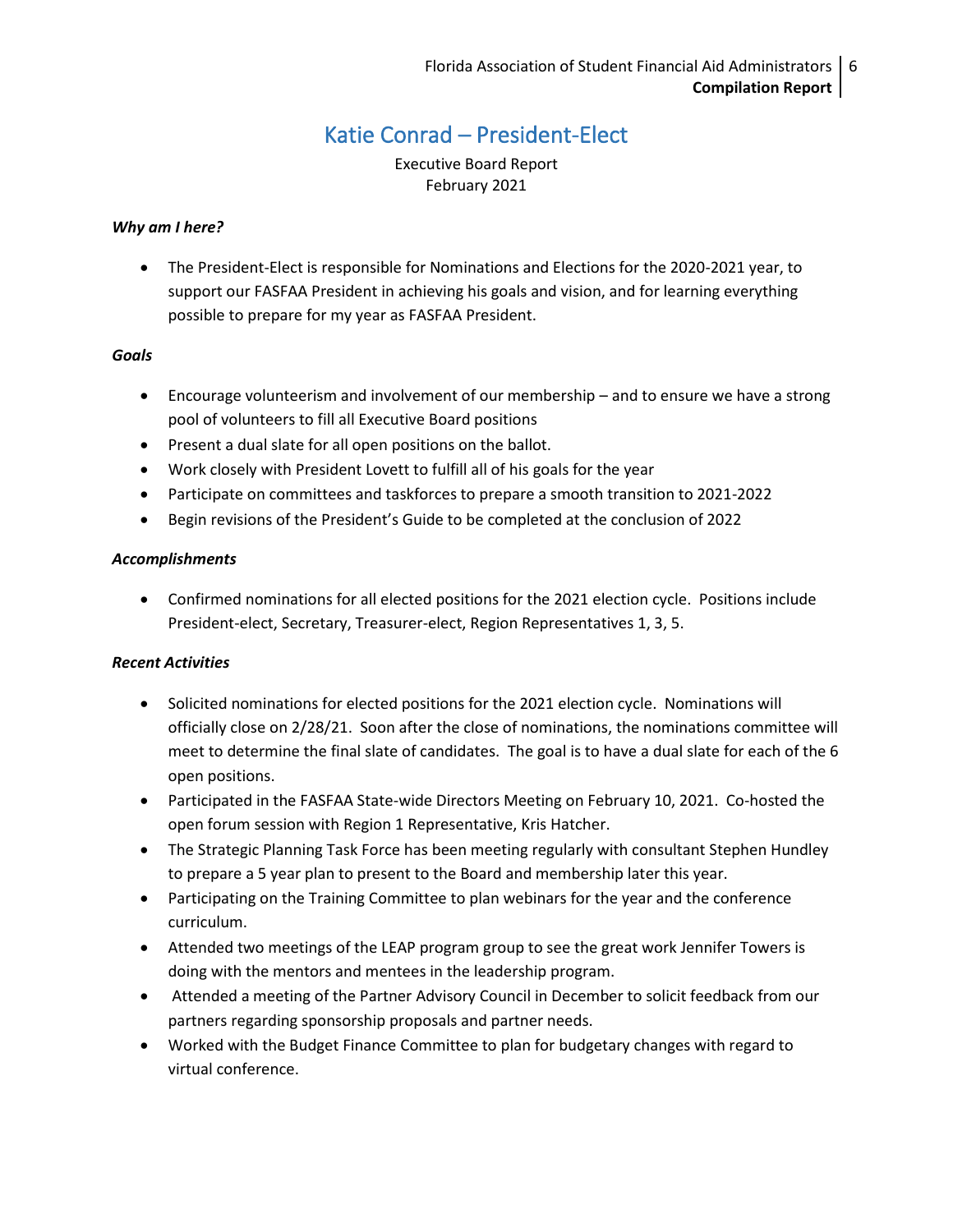- Florida Association of Student Financial Aid Administrators 7 **Compilation Report**
- <span id="page-6-0"></span>• Meet regularly with President Lovett to ensure the association is striving to meet his goals for the year and to ensure a smooth transition to 2021-2022.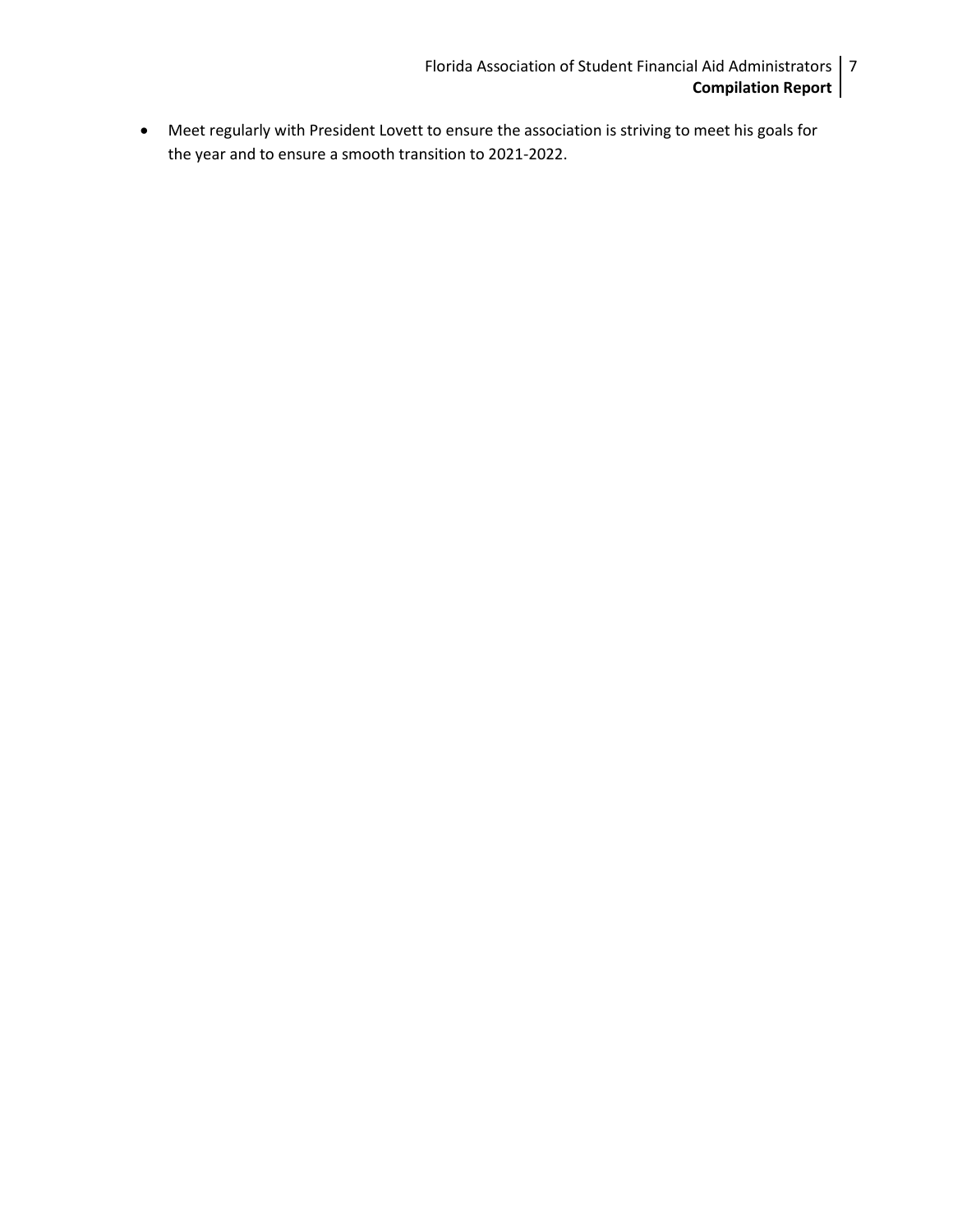## Daniel Barkowitz – Immediate Past President & Fiscal Concerns

Executive Board Report February 2021

#### *Why am I here?*

- As Past-President, my role is to support the President in the realization of his goals, and to help prepare the President-Elect for her year in leadership of FAFSAA.
- I have been asked to help with the leadership of the creation of our next Strategic Plan for FASFAA for 2021-2026.
- I will be providing ongoing technical support for the statewide / regional webinars, clock hour workshop and other workshops and webinars through the year.
- I will be working with the Budget Committee in creating and monitoring the finances and budget of the association.
- I will be leading the statewide Directors of Financial Aid Meeting.
- I will serve as a member of SASFAA's nominating committee and work as a planning and faculty member of the SASFAA Leadership Development program.
- I will lead and convene the Past-President advisory council.

#### *Goals*

• See above

#### *Accomplishments*

- Continued to work with the Budget Committee to monitor and evaluate our current income and expenses and to adjust the 2020-21 budget based on our virtual year.
- Convened the Strategic Planning Task Force with 27 members including several Past Presidents, several current Board members, several current committee members, and members for whom this is their first FASFAA committee involvement. Worked with our Strategic Planning consultant to convene the group in December, review and refine our mission, vision, values and diversity statement in January, and begin work on goals, outcomes and metrics in February. We are on task and on time for the official debut and adoption of the Strategic Plan at the June Annual Conference.
- Led an extremely successful full-day Statewide Directors of Financial Aid Meeting which drew 190 registrants (170 for the full day, and 20 for a HEERF II Update. Worked with NASFAA, OSFA, Florida BOG, and other Directors to structure the agenda, acted as emcee for the day, and managed the technical aspects of the meeting. Conducted an evaluation for the meeting as well (100% would recommend FASFAA workshop to a colleague).
- Submitted a NASFAA Gold Star Award nomination for FASFAA's Virtual Workshop series last Spring ("FASFAA Conference Goes Virtual").
- Held a FASFAA Past Presidents Advisory Council meeting.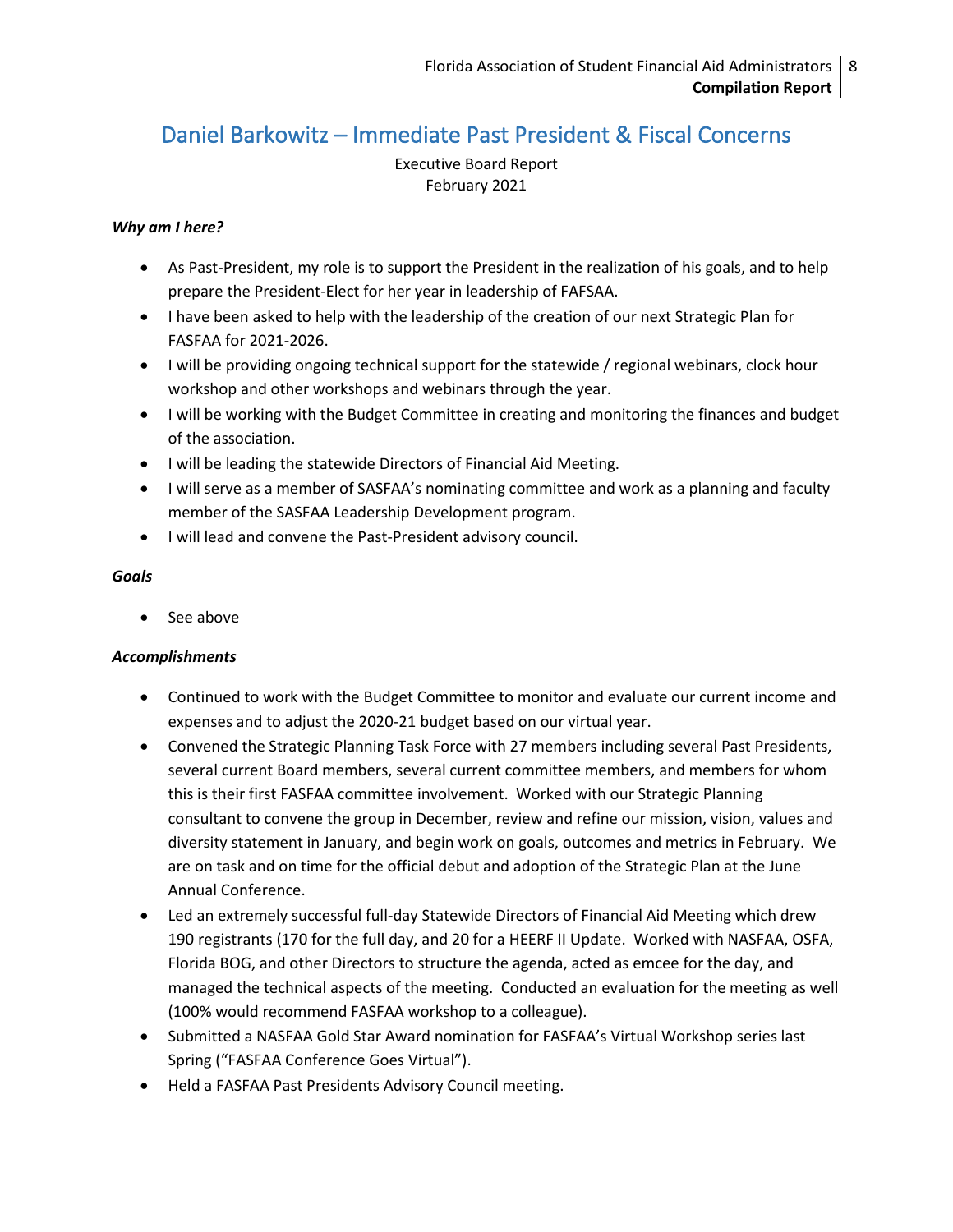- Completed my service as a member of the SASFAA Leadership Development Planning Committee and as a Faculty member.
- Served as a presenter for the NASFAA Leadership Conference Strategic Planning series.
- Running as a candidate for SASFAA President-Elect for 2021-22.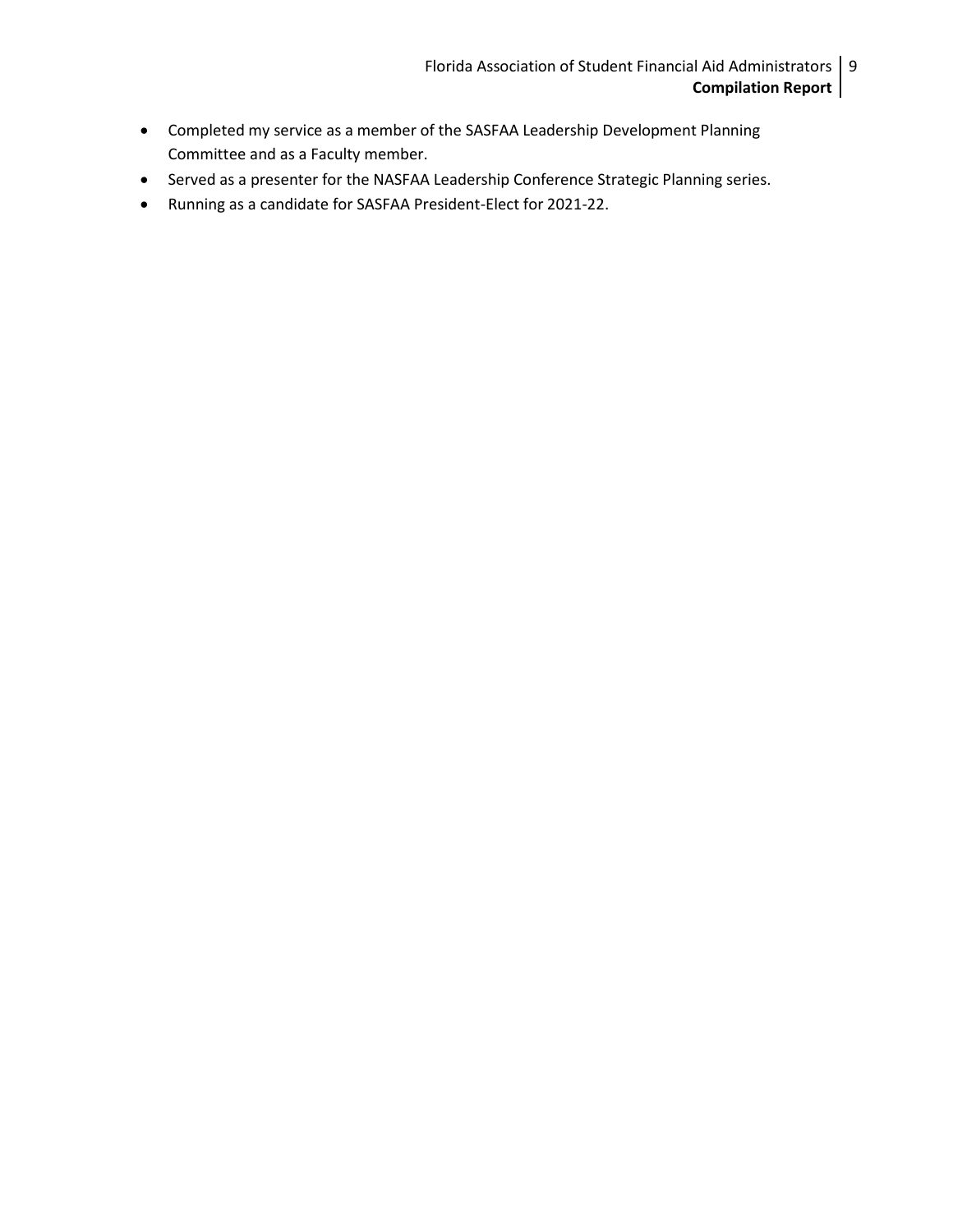# Nadine Bailey – Vice President of Training

Executive Board Report February 2021

#### <span id="page-9-0"></span>*Why am I here?*

- To ensure that FASFAA members have access to training resources.
- To provide support to the Region Representatives in their trainings and workshops.
- Provide support to the webinars that FASFAA will provide throughout the year.
- To maintain the FASFAA Training Committee, provide updates and resources to all committee members.
- Assist with the trainings and sessions provided at the annual conference that addresses all areas for the FASFAA members and attendees.

#### *Goals*

- To provide an agenda for the annual conference that will attract attendees of all areas of financial aid.
- Continue to provide support of the various delivery methods of training modules to increase outreach to members.
- Provide support to FASFAA Training Committee and the Conference Committee. Act as a liaison between both.

#### *Accomplishments*

- *Designed an in-person conference that had to be converted to virtual, with the help of the task force.*
- *Finalized a draft agenda for the annual conference to include presentations from FSA, NASFAA, OSFA, OIG and VA.*

- Regularly hold conference calls with the Training Committee, ensuring all Chairs are included and that updates are provided on a regular basis.
- Attend Conference committee meetings.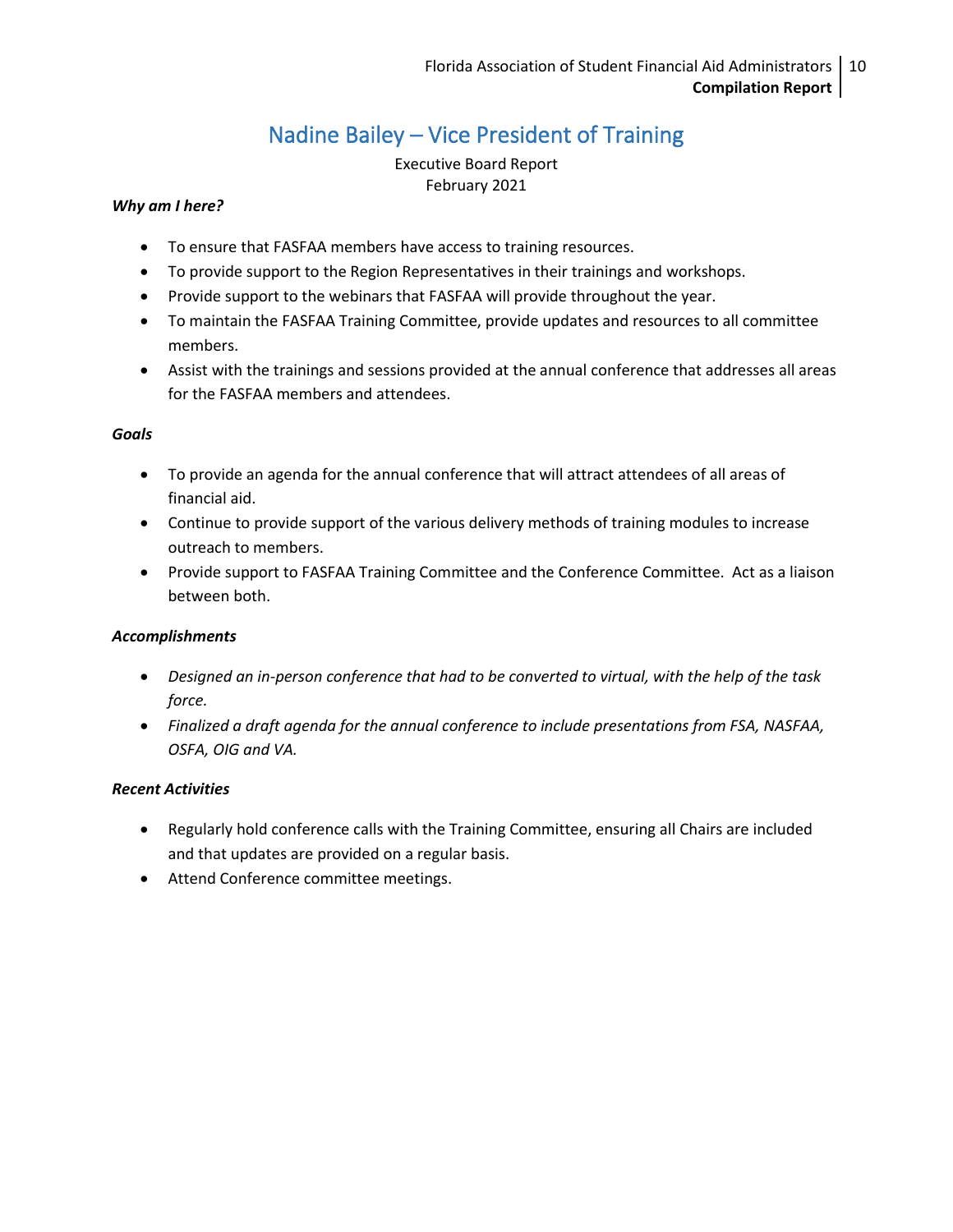# Denise Asselta – Secretary

Executive Board Report February 2021

#### <span id="page-10-0"></span>*Why am I here?*

- Assist the executive board with communications and reporting responsibilities
- Record minutes for each meeting and distribute to executive board members for approval

#### *Goals*

- Keep all executive board members with up-to-date information on board communication
- Send out compilation reports, meeting minutes and board meeting agendas prior to each board meeting

#### *Accomplishments*

- Send out necessary documentation to board members for upcoming meeting
- Complete all meeting minutes for board approval

- Sent out the minutes from the January Board Meeting
- Sent out reminders for board reports
- Compiled all board reports for the compilation report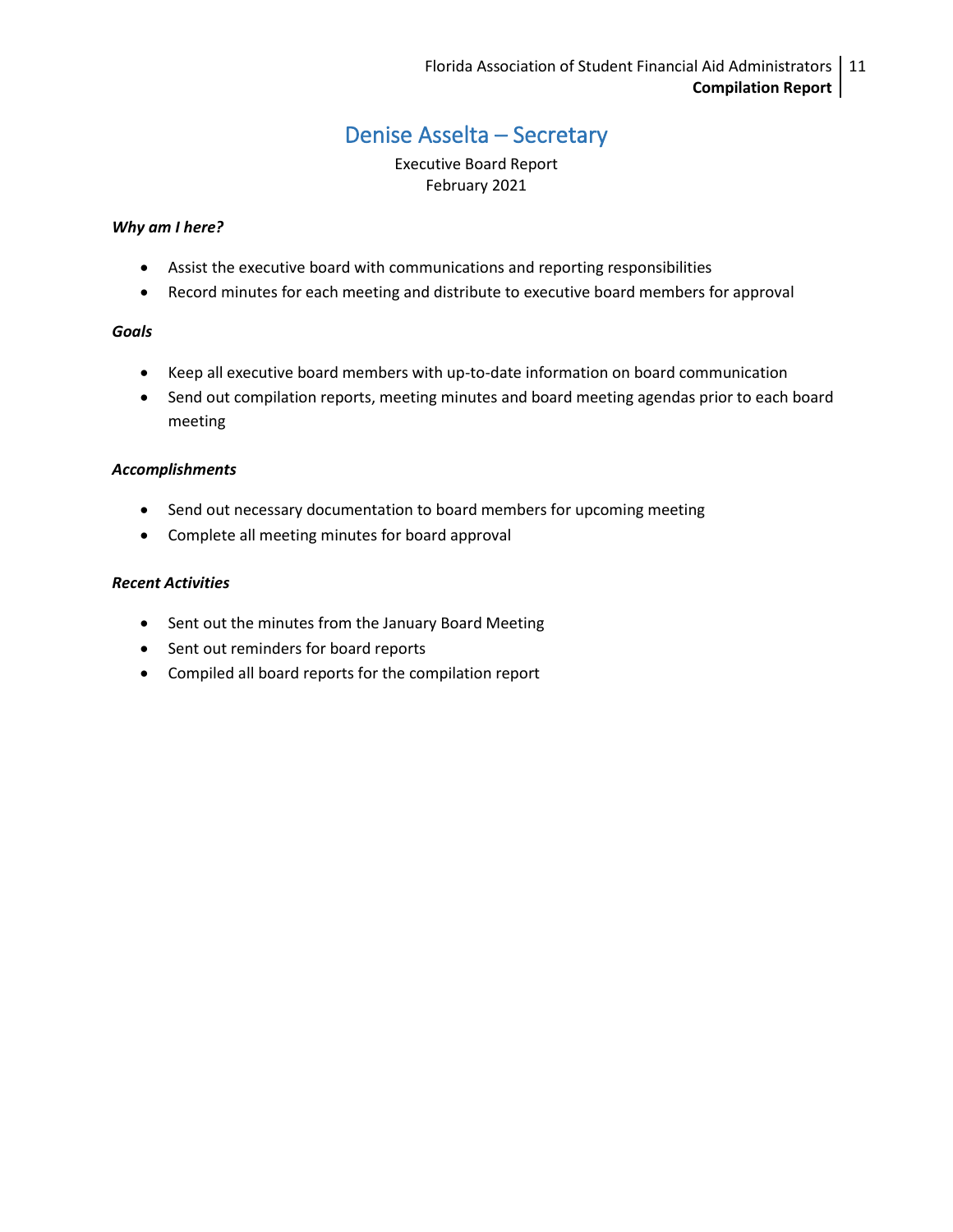### Eileen Brzozowski – FASFAA Treasurer

Executive Board Report February 2021

#### <span id="page-11-0"></span>*Why am I here?*

• To serve FASFAA by managing FASFAA's financial matters and providing the Executive Board with the information they need to be good stewards of the Association's funds.

#### *Goals*

- Finalizing procedures and organizing documentation for the Treasurer and Treasurer-Elect positions.
- Meeting all regulatory reporting guidelines.
- Providing accessible and actionable financial information to the Executive Board.

#### *Accomplishments*

- Completed monthly reconciliations of checking and investment accounts.
- Produced financial statements (Balance Sheet, Profit & Loss, and Budget vs. Actual) to provide current information regarding our financial position.
- Filed bookkeeper's IRS Form 1099-NEC online for 2020.
- Per recommendation of UBS advisors, FASFAA consolidated UBS accounts from five to three in advance of UBS's change to fee structures.
- FASFAA filed fiscal year 2020 IRS Form 990 (tax return).
- Filed 2021 Florida Not for Profit Corporation Annual Report.

#### *Recent Activities*

• See above.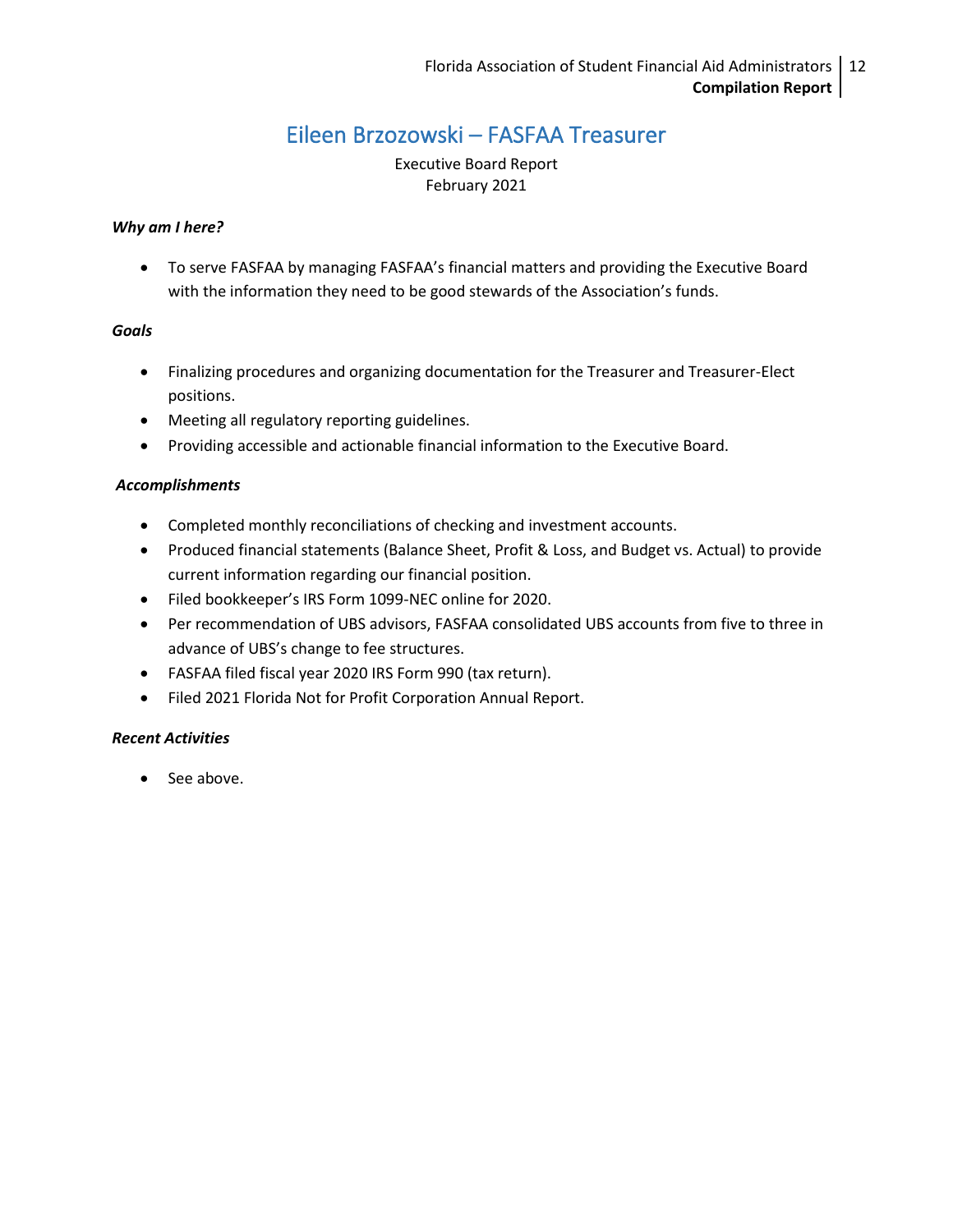Florida Association of Student Financial Aid Administrators 13 **Compilation Report**

# <span id="page-12-0"></span>Vacant – Treasurer-Elect

Executive Board Report February 2021

**NO REPORT**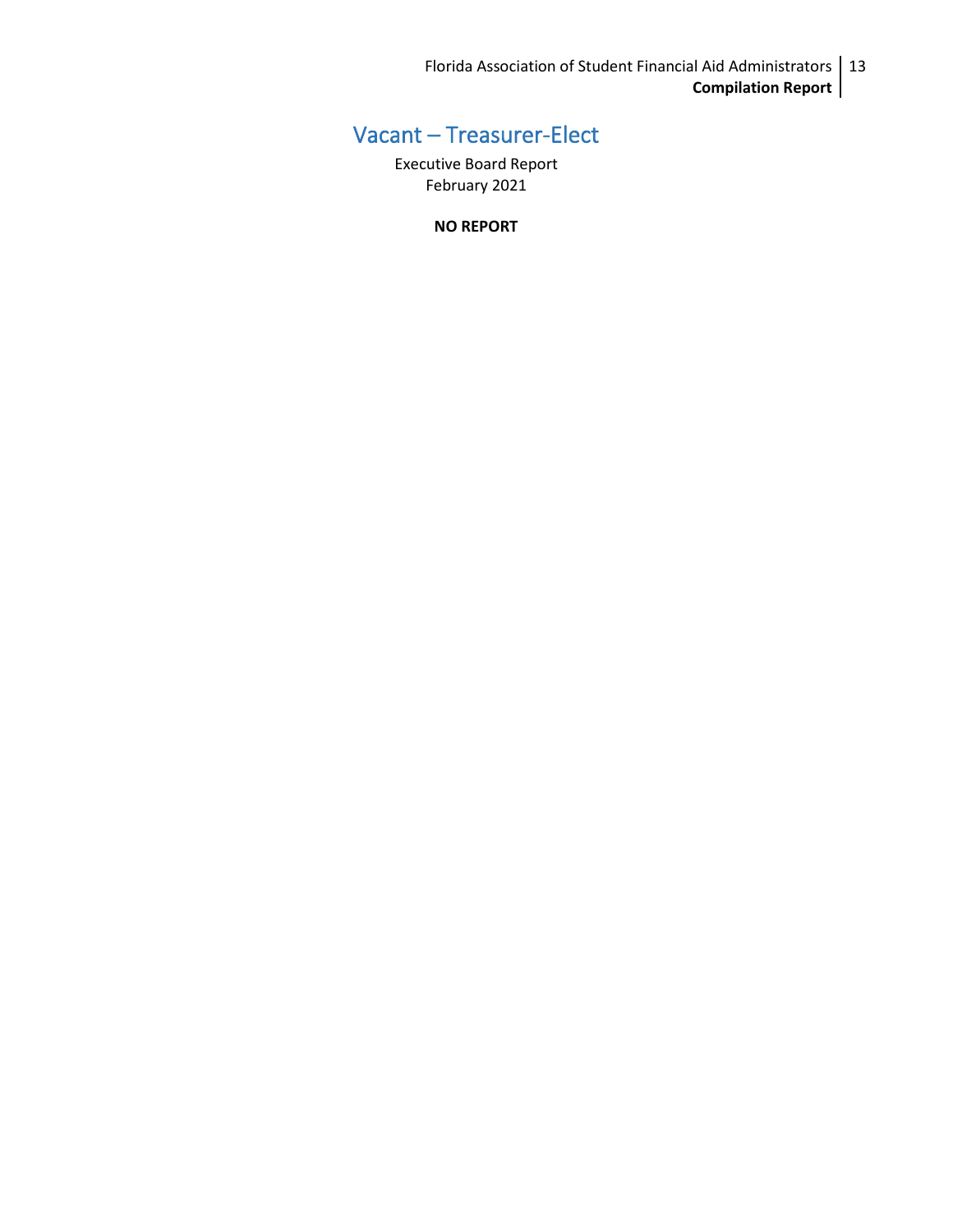# Kris Hatcher – Region I Representative

Executive Board Report February 2021

#### <span id="page-13-0"></span>*Why am I here?*

• Serve the financial aid administrators and students from Region I until June 30<sup>th</sup>, 2021 *Goals* 

• Assist FASFAA by filling in for Shana Gore's remaining responsibilities

#### *Accomplishments*

- Nominated a candidate for Region I's 07/01/2021 to 06/30/2023 position
- Helped launch FASFAA's new <https://www.fasfaa.org/florida-financial-aid-history> webpage

- Began filling in for Shana Gore in December, 2020
- Participated in FASFAA's strategic plan task force
- Participated in FASFAA's LEAP program
- Participated in number training and conference committee meetings (virtual)
- Participated in 01/28/2021 FASFAA executive board meeting (virtual)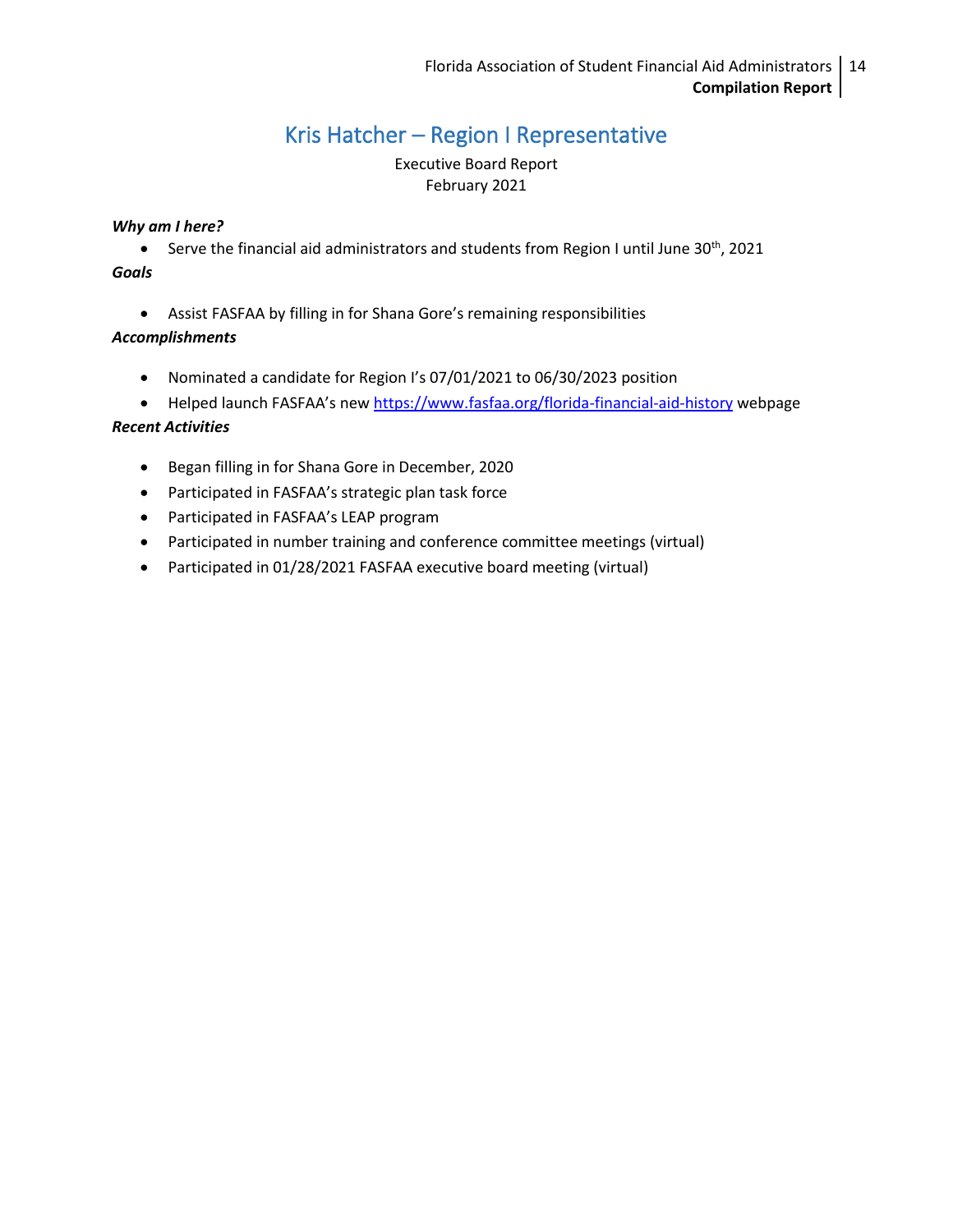# Chas Hammond– Region II Representative

Executive Board Report February 2021

#### <span id="page-14-0"></span>*Why am I here?*

• I am here to serve the members of FASFAA Region II by facilitating high-caliber training and

Credentialing opportunities, fostering connections between institutions and financial aid professionals,

and bolstering membership and participation in the association.

#### *Goals*

- Recruit volunteers within Region II
- Facilitate high quality training events
- Provide effective and regular communication and updates to Region II members
- Actively participate in executive board phone calls and meetings

#### *Accomplishments*

• Worked closely with Training Committee and Virtual Conference Taskforce to plan virtual

#### Conference agenda

• Collaborated with Region Representatives and Webinar Co-Chairs to assist in planning spring

#### 2021 training events

- Actively participating on Strategic Planning Taskforce
- Currently working with Region Representatives to plan all region workshop in March
- Contacted association members to inform them of selection of their conference session proposals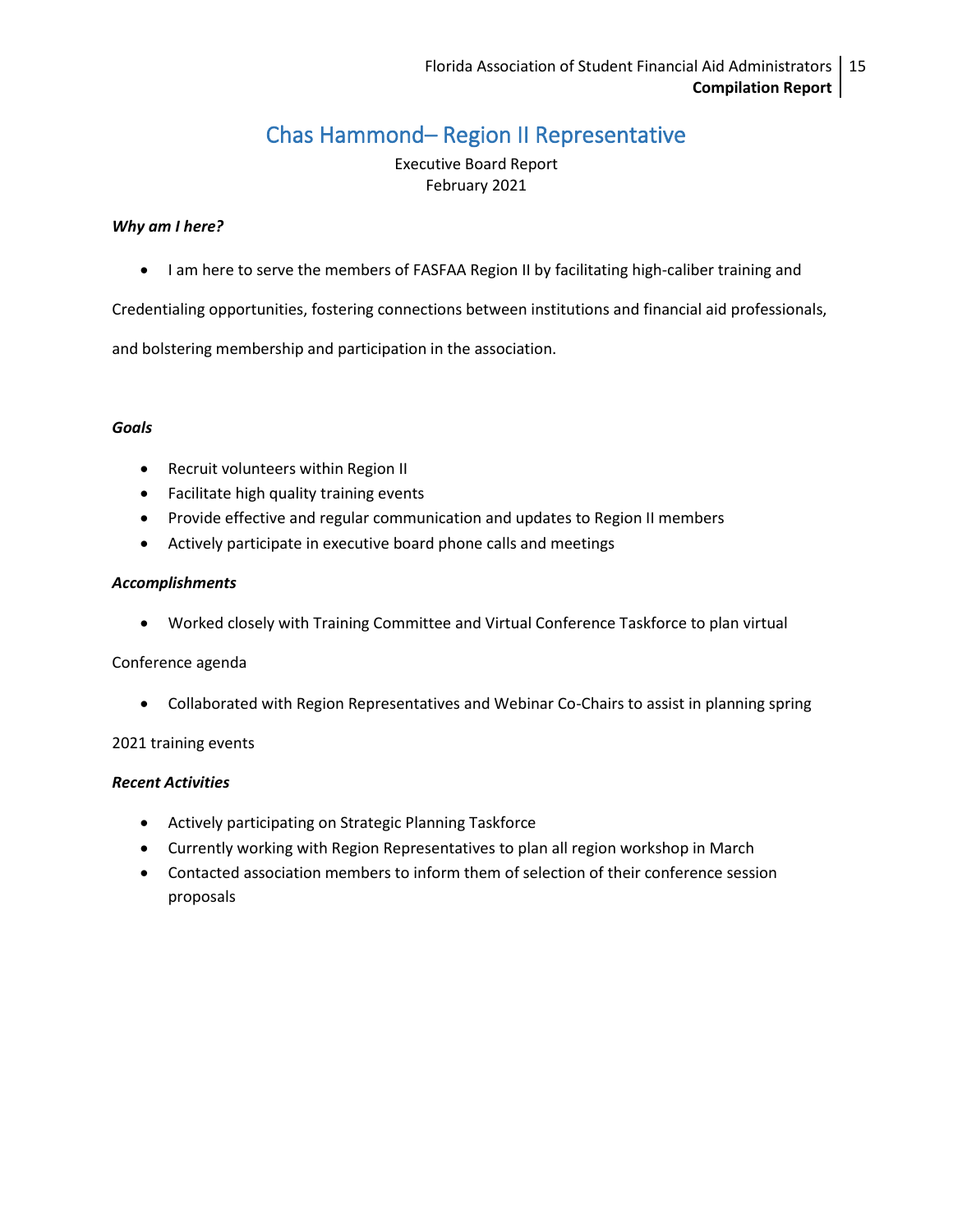# <span id="page-15-0"></span>Abigail Troche – Region III Representative

Executive Board Report February 2021

**Report Pending**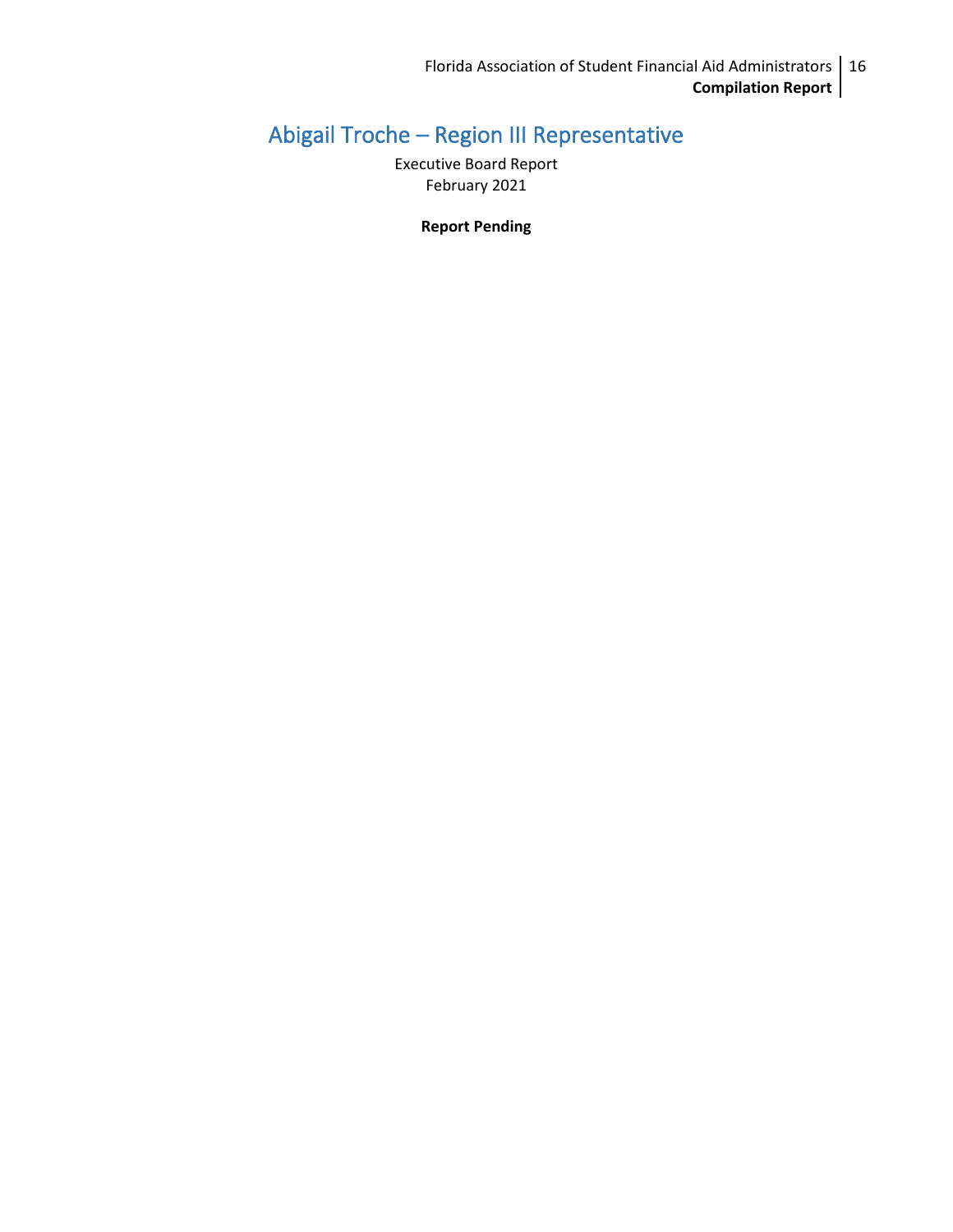# <span id="page-16-0"></span>Kimberly Gloster – Region IV Representative

Executive Board Report February 2021

**Report Pending**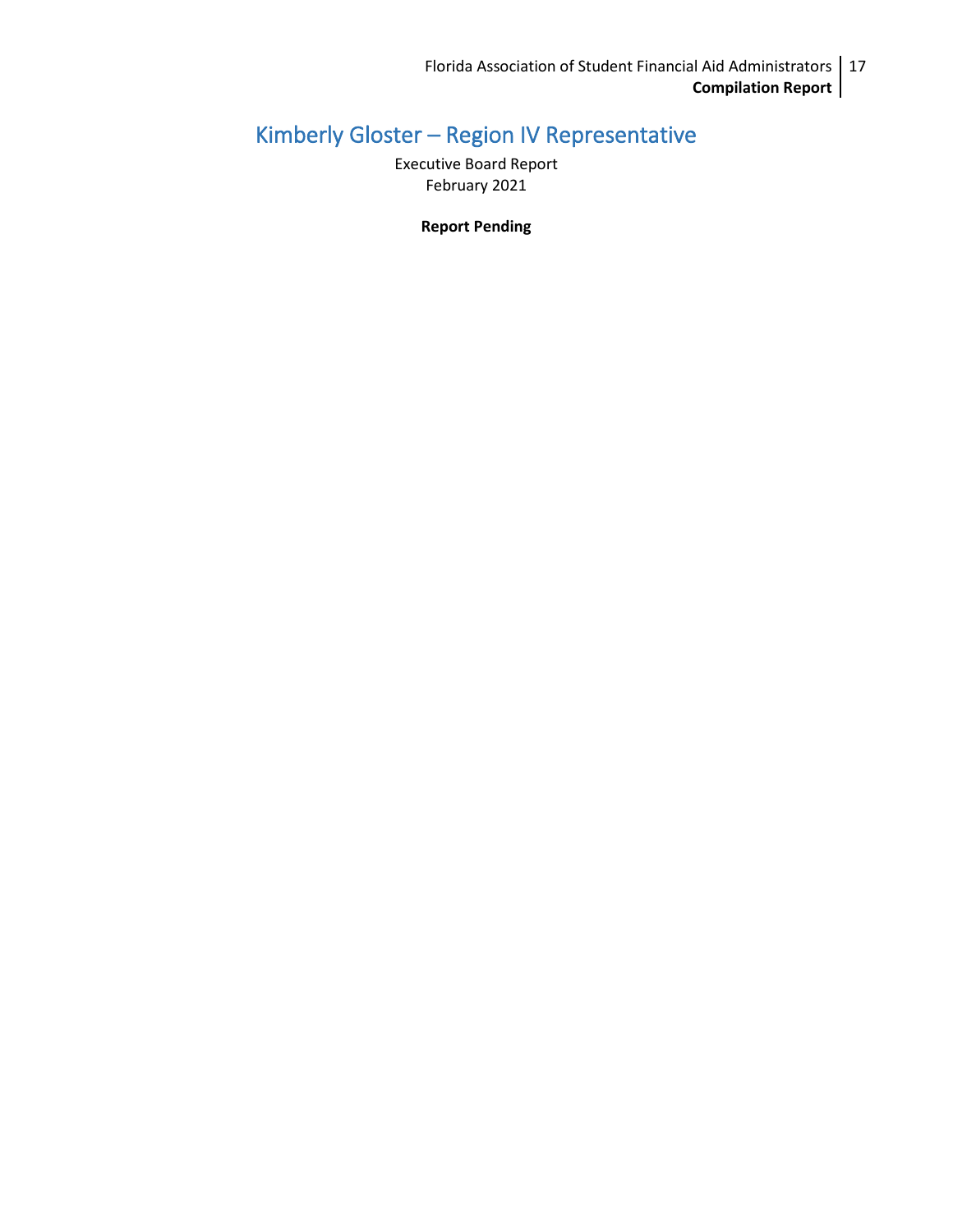# Jessica Ly – Region V Representative

Executive Board Report February 2021

#### <span id="page-17-0"></span>*Why am I here?*

- To create effective and exciting learning opportunities among higher education administrators.
- To promote collaboration and learning opportunities among professionals.
- To incentivize curiosity and interest in what we do in FASFAA, as well as to enable financial aid professionals to get involved.
- To welcome a diverse workforce into FASFAA as we work to promote the growth of the association.

#### *Goals*

- Recruit volunteers into FASFAA.
- Provide at least one NASFAA credential training workshop every year.
- Provide the highest quality of assistance to Region V members and non-members.
- Communicate with Region V often and purposefully.
- Actively participate in Board Member Calls and Meetings.

- Planning the first Spring 2021 Statewide Regions Workshop
	- $\circ$  Date: Friday, March 26<sup>th</sup>
- Assisting with researching virtual conference platforms
	- o The group will have updates ready by next EB meeting- 2/25
- FASFAA Virtual Conference Task Force: assisting with topic selection and agenda review for FASFAA's virtual conference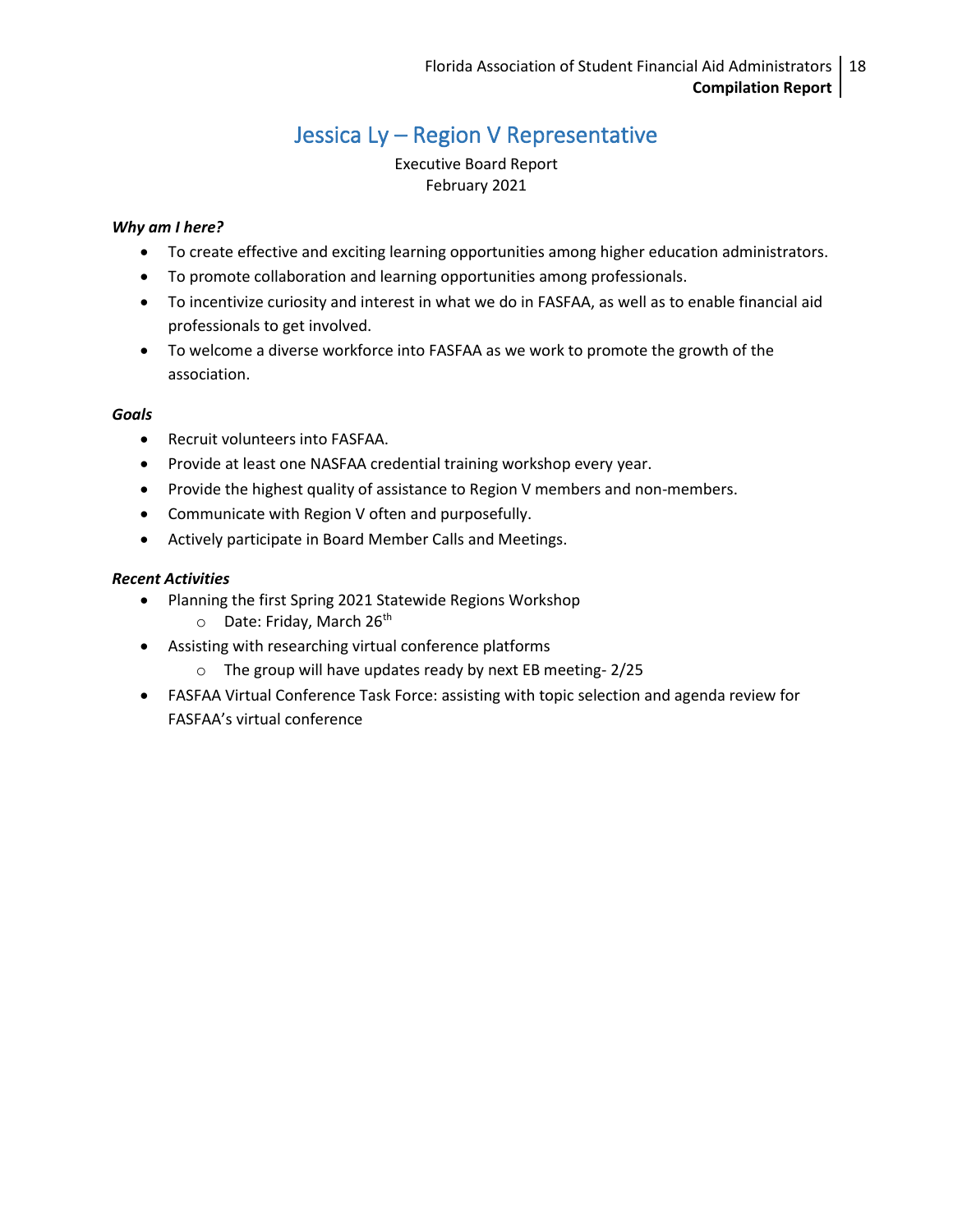# <span id="page-18-0"></span>Joan Bailey – Conference Committee Chair

Executive Board Report February 2021

**Report Pending**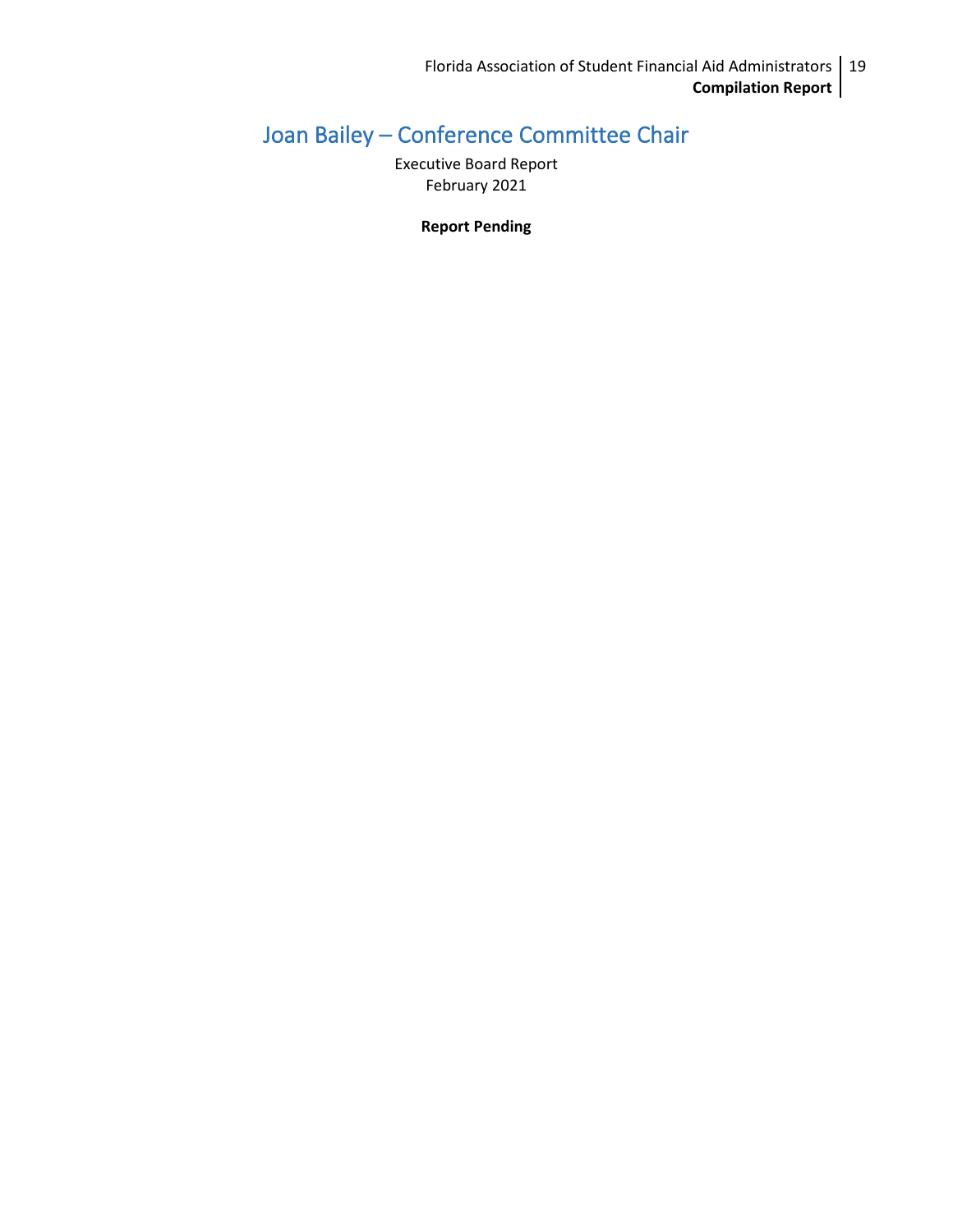## Wayne Kruger - Federal and State Legislative Chair

Executive Board Report February 2021

#### <span id="page-19-0"></span>*Why am I here?*

• Support the association, continue to provide updated information to the membership and provide history to the board in its decision making.

#### *Goals*

- Increase the activity of legislative relations activity to members.
- Have an increase of state activity to the membership so that the association can take a more active role in state legislative activity when it occurs.

#### *Accomplishments*

- Continued to send out updates on legislative relations form IFAP, NASFAA, and other sources
- Attended two SAFAA legislative relations committee meetings where we are developing the activities of SASFAA and the state associations for the coming year.

#### *Recent Activities*

• very little legislative activity at this time and little change to meet with legislators. However, these was one large bill passed congress which will impact aid greatly in the coming years. Will be covered extensively but SULA is gone, the FAFSA is simpler, among other things. There are also a few bills in the state to keep an eye on. In particular one that might require a FAFSA or waiver for HS graduation.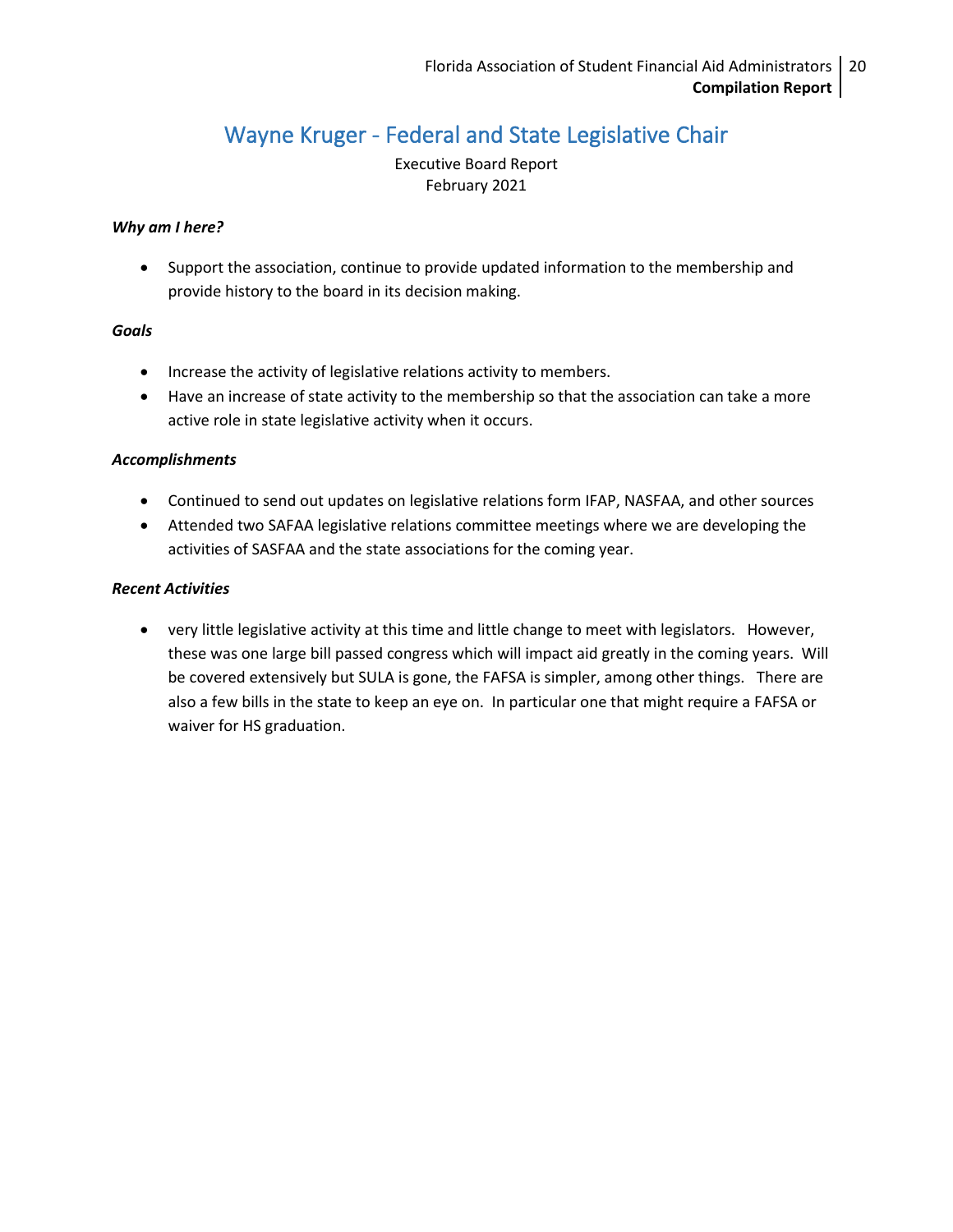### Jeff Daniels – Global Issues

Executive Board Report February 2021

#### <span id="page-20-0"></span>*Why am I here?*

• To make meaningful connections with members of the FASFAA Executive Board and FASFAA members as a whole as well as deepen my knowledge of the Florida Association as ideas are shared. In addition, I want to increase awareness of Global Issues that impact our state and association.

#### *Goals*

- Provide links to various diversity and inclusion events and articles on the FASFAA website. The overall goal is to create a Global Issues or Diversity and Inclusion section on the FASFAA website.
- Each month or quarter, on the FASFAA website, highlight an individual that has played a major role in advancing a global issue.
- Submit proposals for global issues interest session at the 2021 FASFAA Annual Conference.

#### *Accomplishments*

• Created and distributed a message to all FASFAA members specific to Black History Month. The message contained links to various resources to educate members or enhance their knowledge base as it relates to the contribution of African Americans to American history. The plan is to distribute additional resources throughout the month of February.

#### *Recent Activities*

<span id="page-20-1"></span>• Met with two individuals who have agreed to conduct interest sessions at the 2021 FASFAA Annual Conference. I am still waiting on the session description documents to provide to the program chair.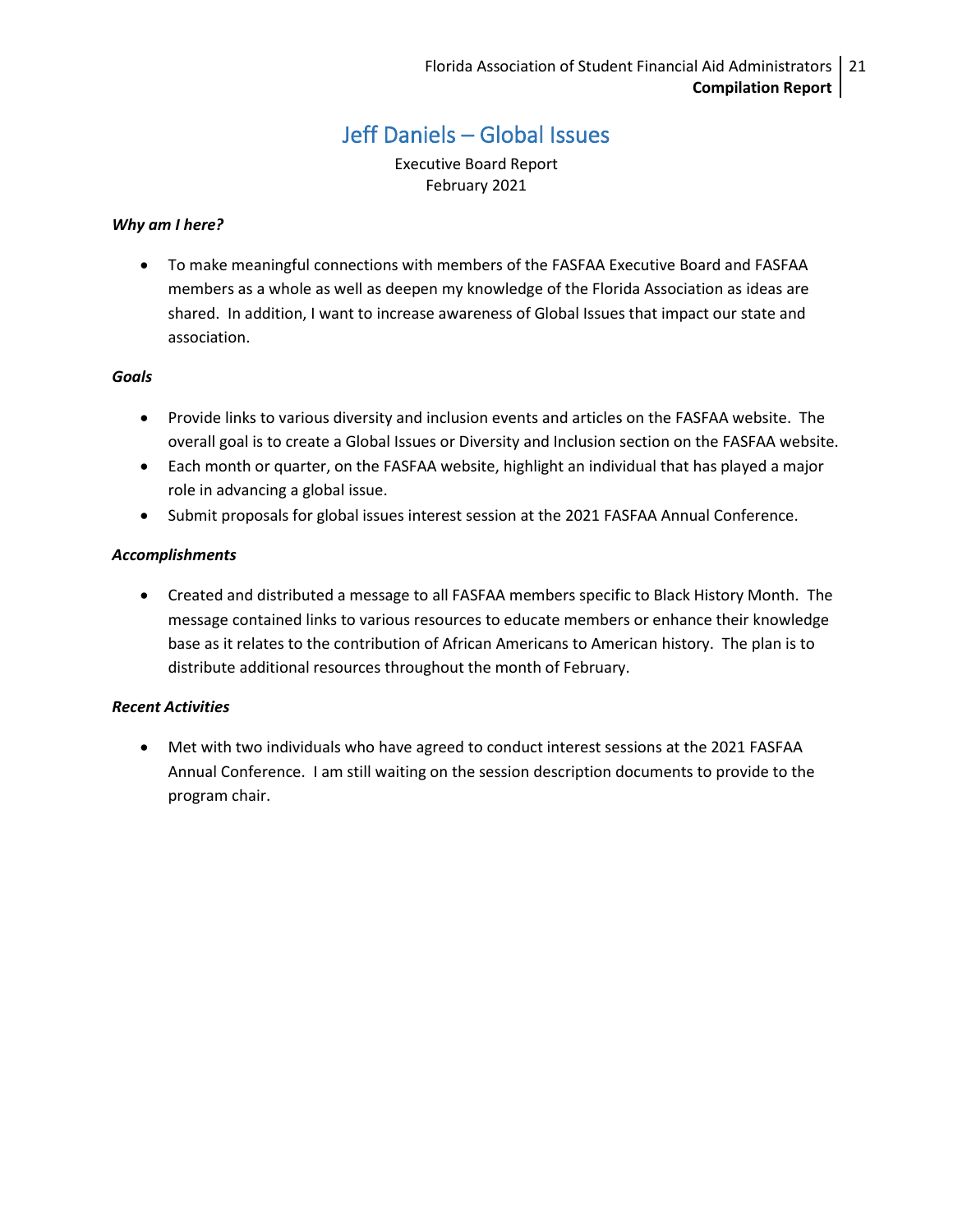## Laura Dickerson – Vendor/Sponsorship Coordinator

Executive Board Report February 2021

#### *Why am I here?*

• To support and assist FASFAA with sponsorship to members and sponsors.

#### *Goals*

- Increase sponsor visibility
- Maintain/Grow partner sponsorship for the organization
- Create a clear and concise partner program

#### *Accomplishments*

- Finalized partner resource page on the FASFAA webpage for Partners to have space and relevance in the organization and be visibly seen
- engaged partner advisory group, led by Bill Ayers, to discuss initiatives and support
- Resubmitted the pivot sponsorship tiers for approval
- Working with Brenda Brown and IT support to create, finalize and Launch partner prospectus on web
- Working to create a pivot sponsor document and supporting conference committee

#### *Recent Activities*

• See above… All accomplished within the last two months.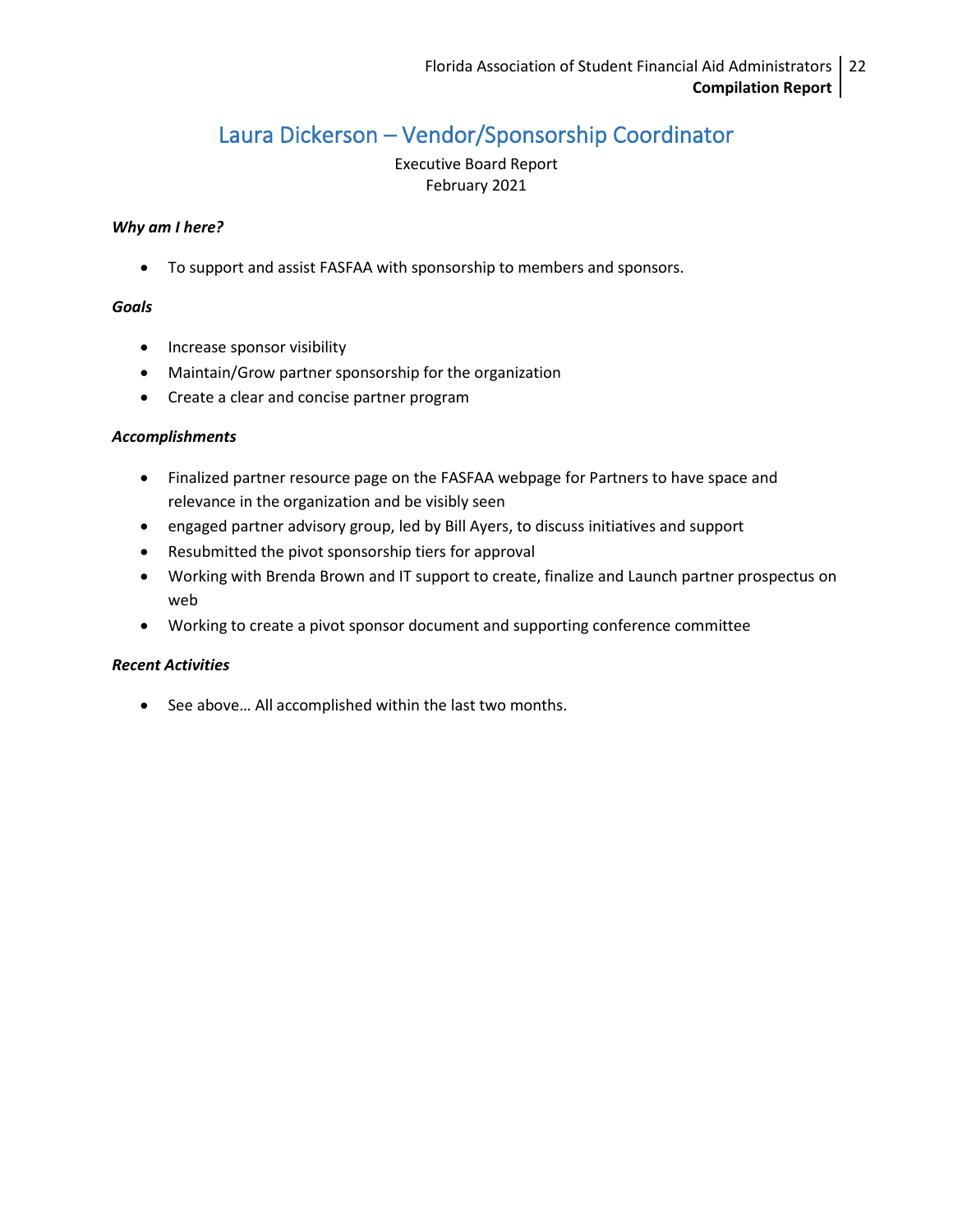## Irma Molinares – Site Selection/Event Coordinator

Executive Board Report February 2021

#### <span id="page-22-0"></span>*Why am I here?*

• To serve the association to the best of my ability and to gain knowledge from other members of the FASFAA Executive Board. I also work to make sound and fiscally responsible decisions relating to the selection of facilities to hold various FASFAA meetings and events.

#### *Goals*

- Coordinate and secure meeting sites requested by EB for the activities scheduled by the association.
- Ensure and coordinate with Conference hotel that everything runs smoothly with our 20-21 Conference.
- If conference is cancelled, negotiate with Hyatt to make sure the best outcome is obtained for the association.
- Negotiate contracts in a manner that does not negatively impact FASFAA.

- Due to COVID, most of the activities had to be cancelled and no in person meetings were scheduled, hotel negotiations were not needed.
- Informed Hyatt Regency Grand Cypress in Orlando, FL. that due to COVID, the 2021 Annual FASFAA Conference was moved to a virtual conference and we needed to cancel our contract with no penalties. Hyatt Regency Grand Cypress contract signed by President Barkowitz in November 2019 was cancelled and the deposit will be refunded to the association.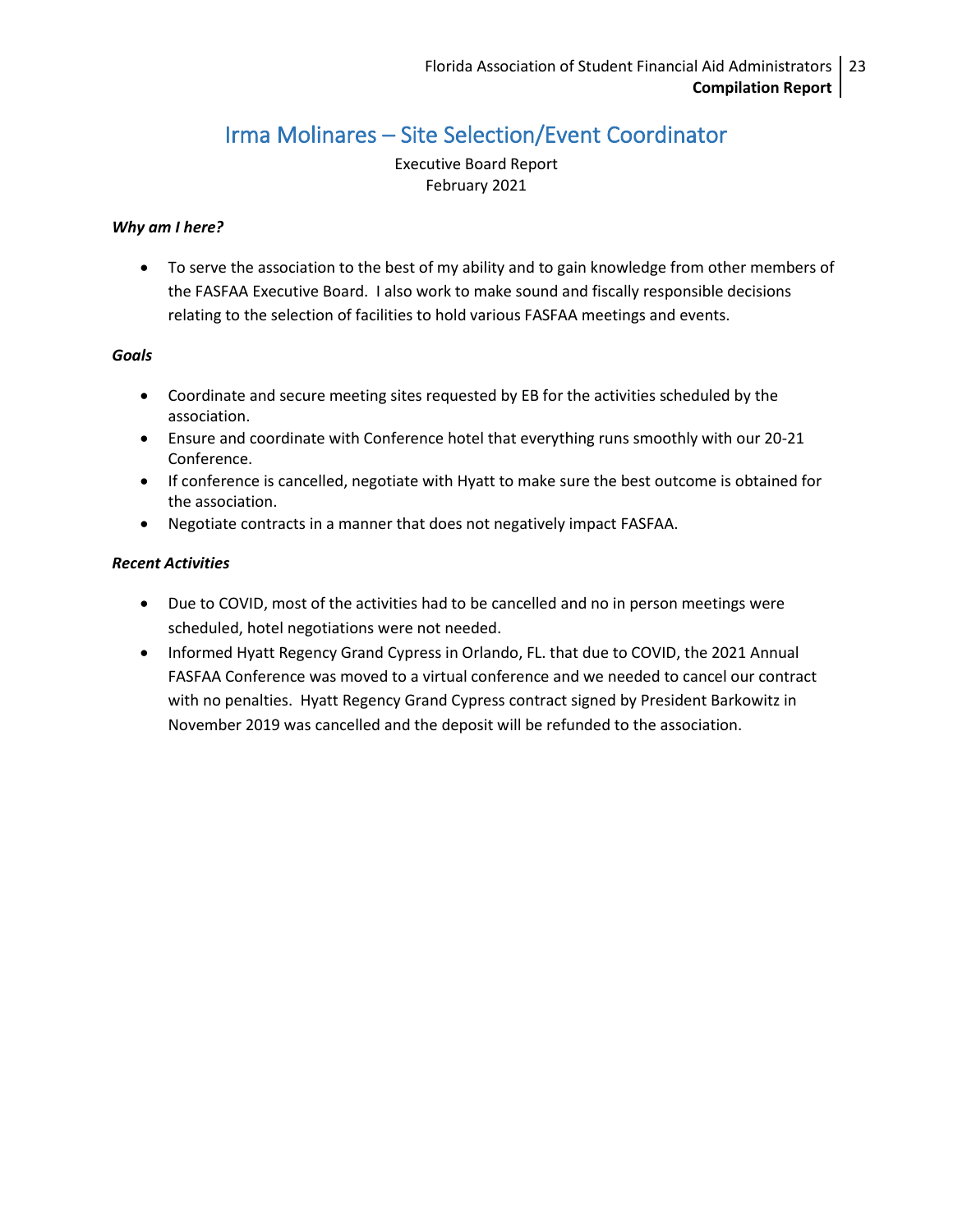## Jerry McMahon – Electronic Services Chair

Executive Board Report February 2021

#### <span id="page-23-0"></span>*Why am I here?*

- Maintain the Website [\(www.fasfaa.org\)](http://www.fasfaa.org/)
- Provide electronic support to the Membership and the Executive Board

#### *Goals*

- Maintain up to date information regarding each region, workshop and annual conference
- Assist other Board Members in providing updates to the site
- Setup/maintain Annual Conference presentation rooms
- Build up electronic supplies (projectors/cords) to minimize conflicts with donated laptops for the Annual Conference, NAOW/Clock Hour Workshops, and Region Workshops

#### *Accomplishments*

• Website updates on going as changes are needed

- Member assistance
- Form creation
- Website Updates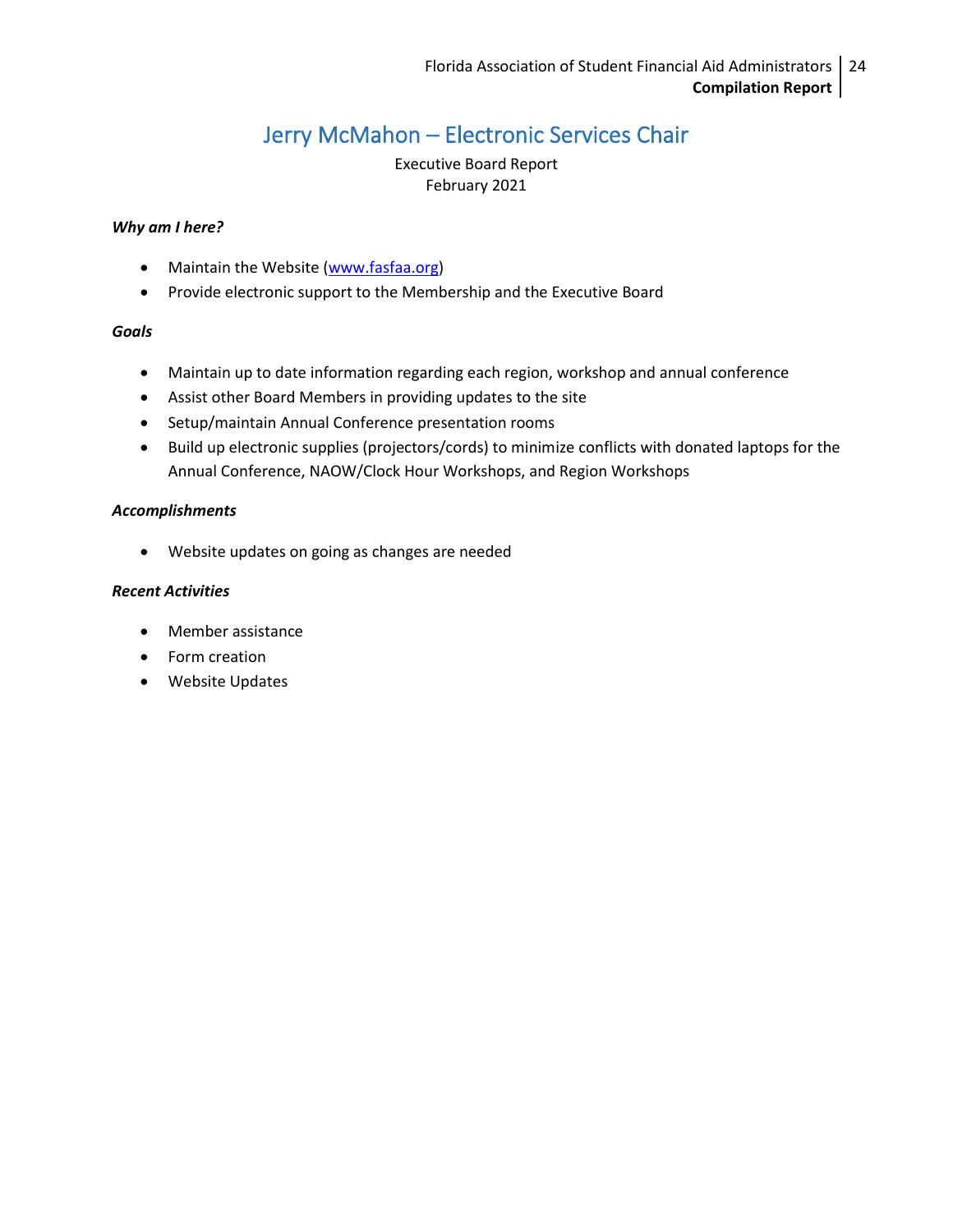# <span id="page-24-1"></span><span id="page-24-0"></span>Kimberly Lent – Early Awareness/Outreach/Financial Literacy Chair

Executive Board Report February 2021

**Report Pending**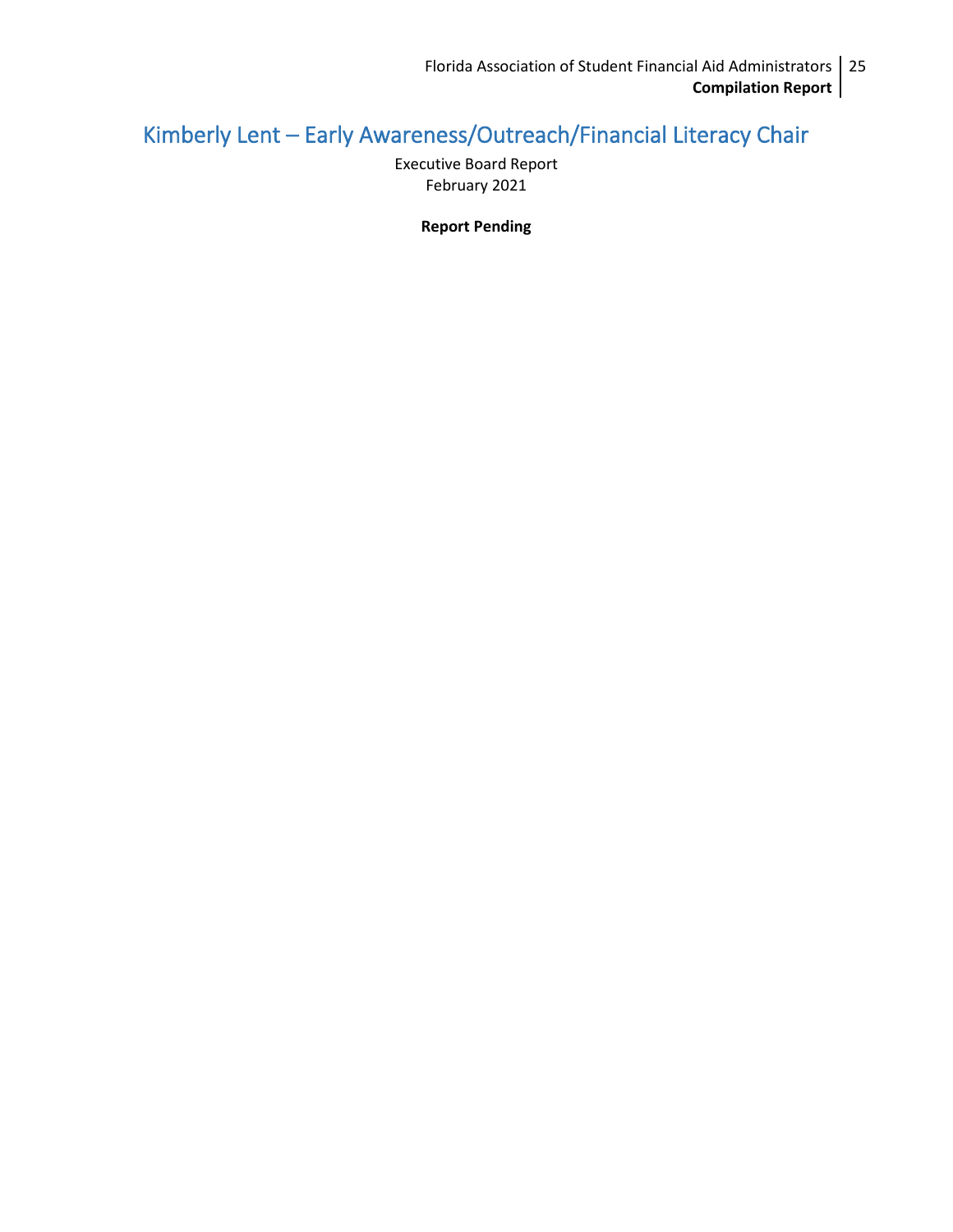### Suzanne Evans – Membership Chair/Volunteer Coordinator

Executive Board Report February 2021

#### *Why am I here?*

• Membership and Volunteer Chair

#### *Goals*

- Quickly and efficiently process new and renewed memberships
- Answer questions regarding membership
- Update membership records and assist with resolution of issues
- Outreach for membership and volunteers and disseminate the volunteer's info to the appropriate FASFAA Chairs

#### *Accomplishments*

- Keep the new membership unprocessed records to a minimum on Memberclicks
- Update and/or correct the attributes of the active records
- Resolve questions and concerns regarding membership in a timely manner

#### *Recent Activities*

Email blasts highlighting volunteers and requests to update membership. Assistance with resolution of paid invoices and discrepancies. Current Active Membership is at 889 with 53 new members added within the last 90 days and lapsed membership at 303. Another email will go out within the next one to two weeks after Registration opens for the FASFAA Conference urging lapsed members to update and pay for current membership and request volunteers to assist with planning and preparation for the virtual conference. Currently all volunteers are placed and hope to obtain more.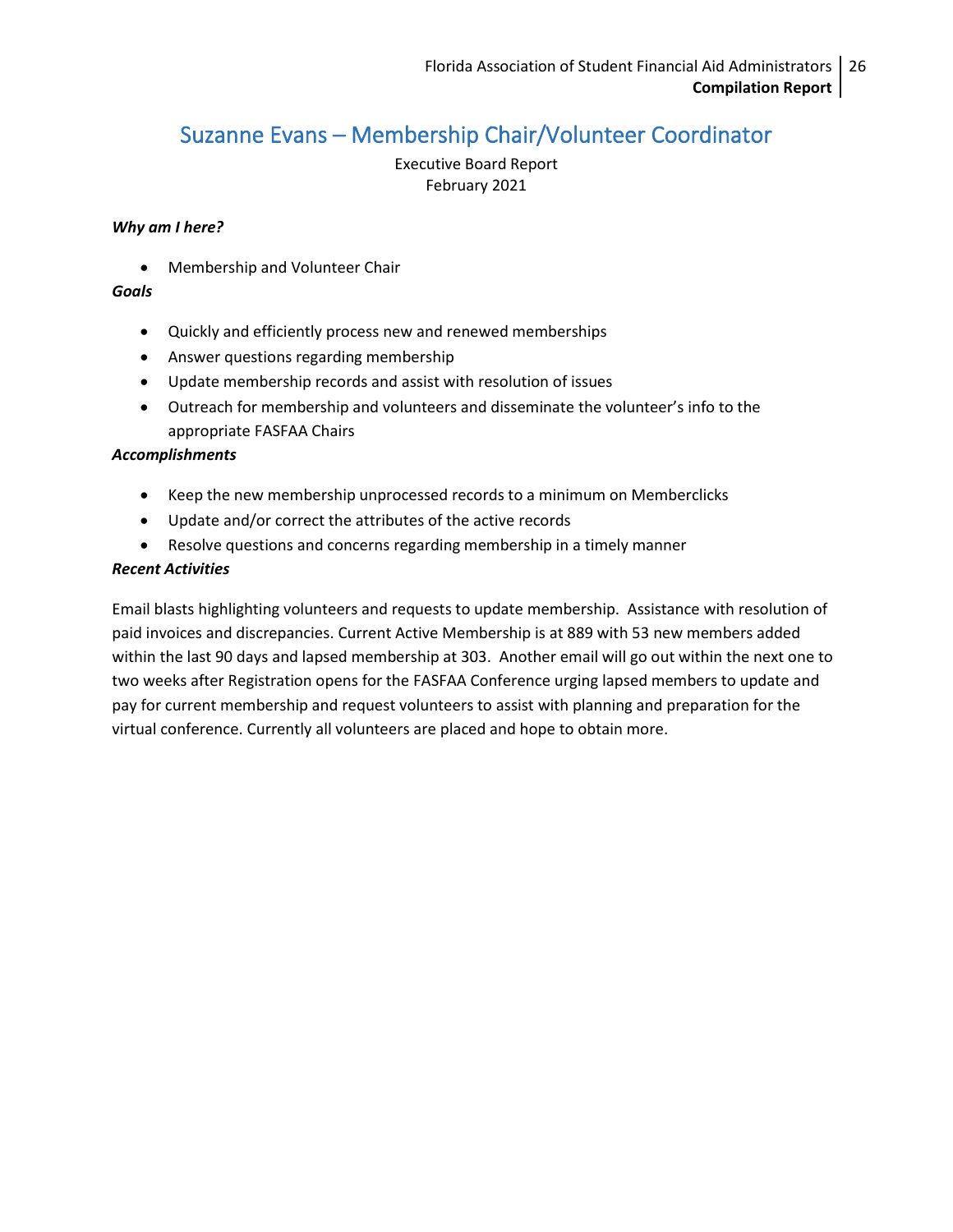# Merrian King – Scholarship / Charity Chair

Executive Board Report February 2021

#### <span id="page-26-0"></span>*Why am I here?*

• To provide support to the association and serve as the Charity and Bonnie Pirkle (BP) Scholarship chair for the 2021 Conference.

#### *Goals*

- To represent the association as charity and BP scholarship chair.
- To organize and promote a successful Bonnie Pirkle scholarship raffle.
- To assist the clock hour chair and region reps with promoting the BP scholarship raffle during workshops.
- Work with Jerry and Gwyn to set-up a raffle software to be use for BP scholarship during workshop.
- Send reminder donation emails to members twice a month.

#### *Accomplishments*

- As of 2/9/2021 sent 6 emails. Donation are slowly trickling in.
- Learned how to run donation reports in memberclick.

- Ran donation reports.
- Total donated \$757.00 (BP \$376.00 Charity \$381.00).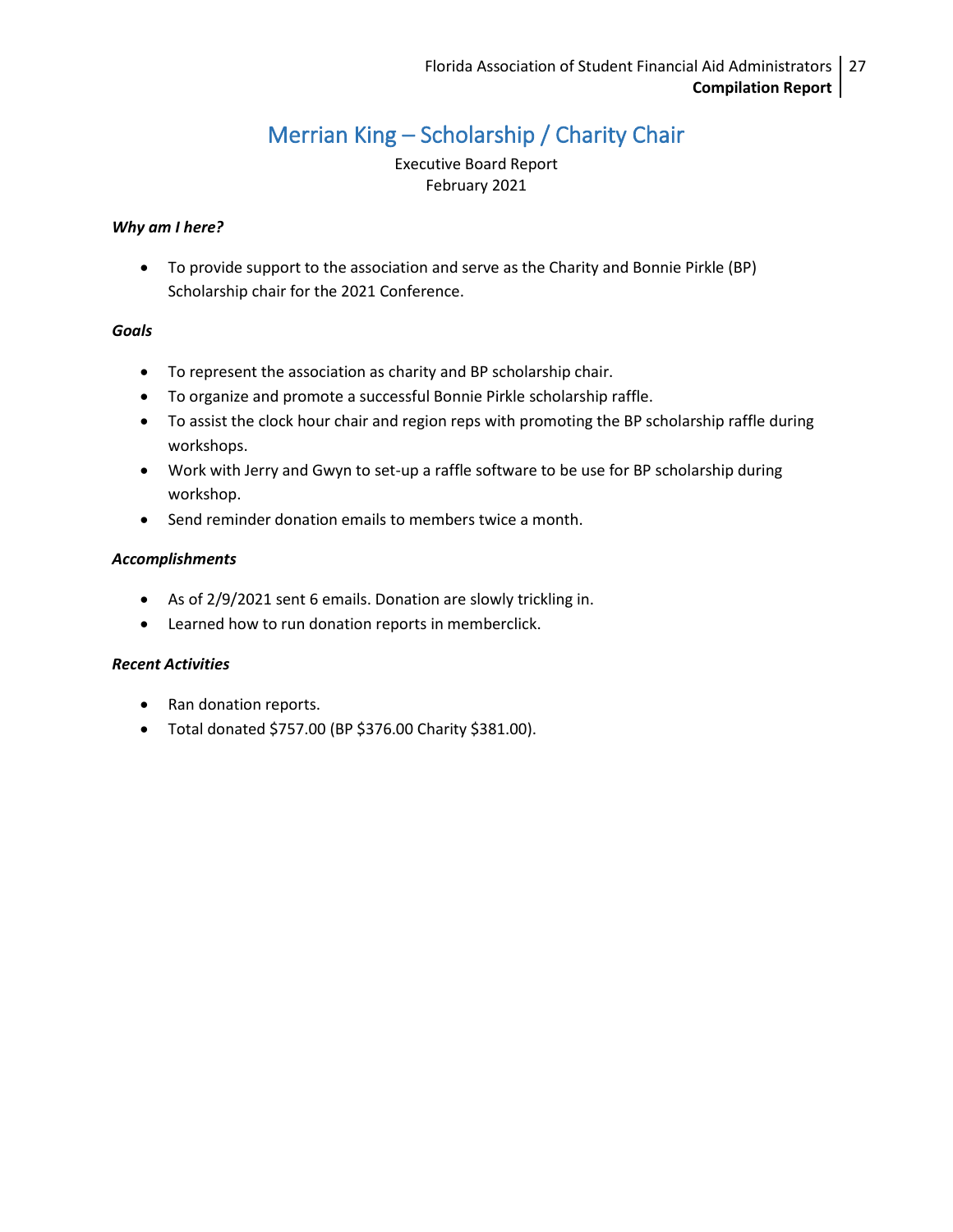## Brenda Noblitt – Graduate/Professional

Executive Board Report February 2021

#### <span id="page-27-0"></span>*Why am I here?*

• Graduate/Professional/Private Committee Chair

#### *Goals*

- Provide Graduate/Professional/ Private information-based webinars to FASFAA membership
- Update to FASFAA Graduate/Professional website
- Submit Graduate/Professional/Private topic sessions for the FASFAA conference

#### *Accomplishments*

- Fall 2020-Financial Wellness Webinar
- Updates to Graduate/Professional Website

- Committee is working on a spring Graduate/Professional/Private webinar.
- Submitted additional website enhancement suggestions.
- Submitted 3 proposals for Graduate/Professional/Private conference sessions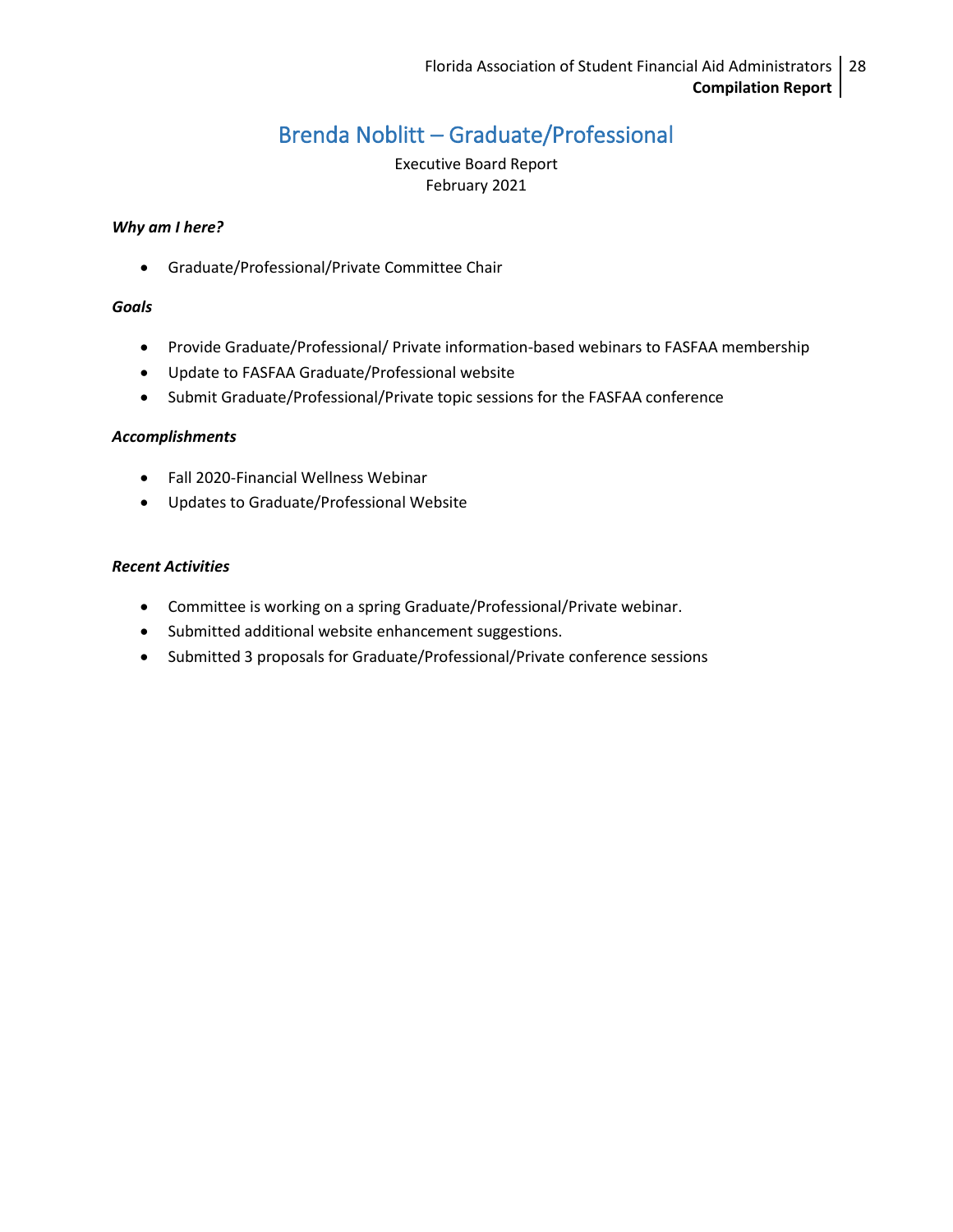# Teriann Wright – Vocational - Technical / Clock Hour

Executive Board Report February 2021

#### <span id="page-28-0"></span>*Why am I here?*

• To serve the FASFAA Vocational / Technical Clock Hour sector with training and networking opportunities in the 2020-2021 school year.

#### *Goals*

- **Our Members**
	- **■** Offering training opportunities virtually for the Clock Hour sector to stay in federal compliance especially with these uncharted times - COVID19 crisis (webinars and training opportunities) through Region Workshops and Annual Conferences
- **Our Colleagues in Other Departments and who are Not Yet Members**
	- Continue the great connections made last year with other departments, the out of state guests and make new connections in the clock hour sector (grow membership)

#### *Accomplishments*

• Preparing for the first FASFAA Virtual Annual Conference on June 1-4, 2021 by assisting the Conference Committee to find Clock Hour session presenters and moderators. Also, assist with other volunteering duties as assigned by the Conference Committee. Participate in meetings with the Training Committee on a monthly basis.

#### *Recent Activities*

• One Clock Hour Volunteer Committee email sent in February (8 volunteers on my committee).